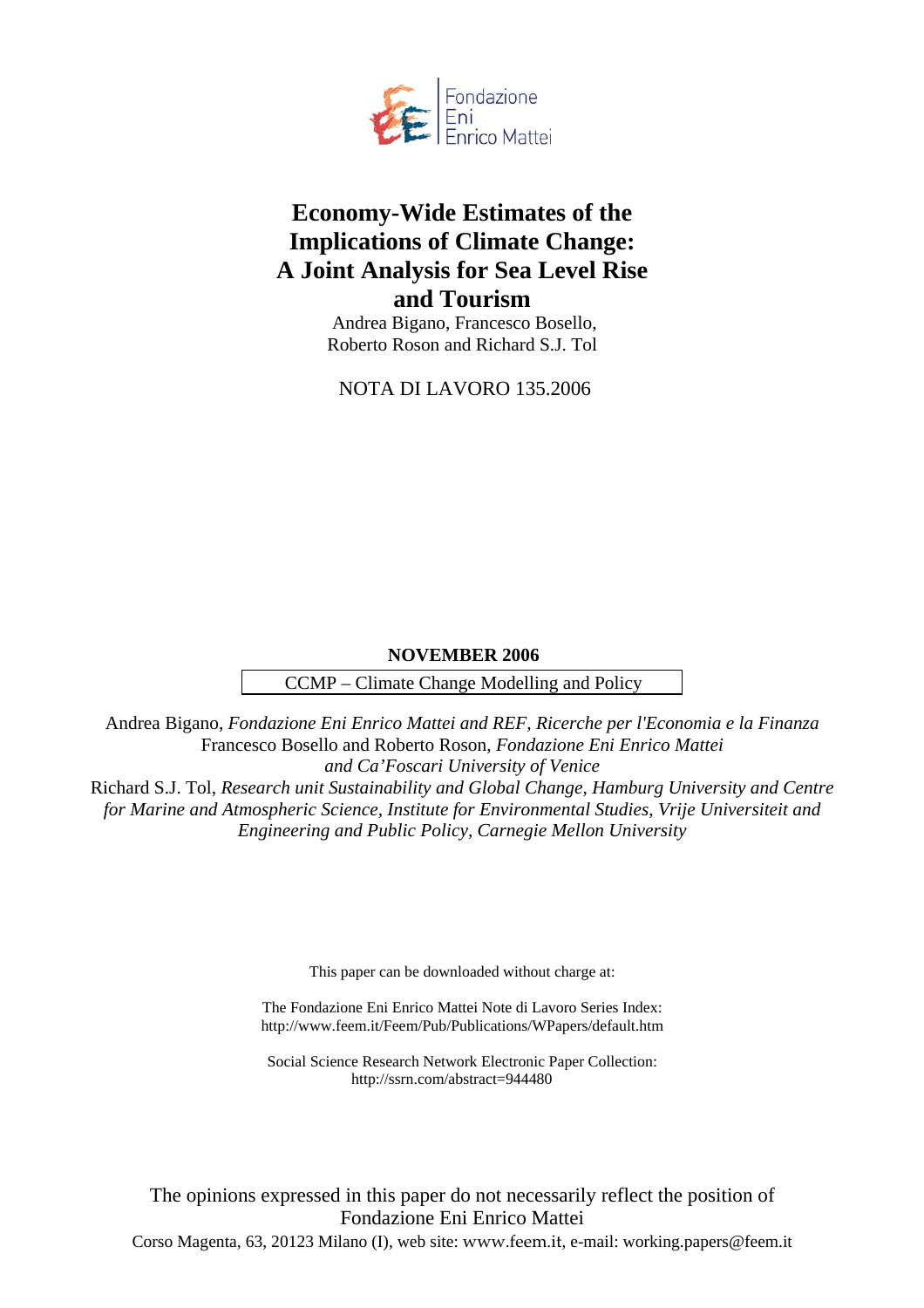# **Economy-Wide Estimates of the Implications of Climate Change: A Joint Analysis for Sea Level Rise and Tourism**

# **Summary**

Climate change impacts on human life have well defined and different origins, nevertheless in the determination of their final effects, especially those involving socialeconomic responses, interactions among impacts are likely to play an important role. This paper is one of the first attempts to disentangle and highlight the role of these interactions. It focuses on the economic assessment of two specific climate change impacts: sea-level rise and changes in tourism flows. By using a CGE model the two impacts categories are first analyzed separately and then jointly. Comparing the results it is shown that, even though qualitatively joint effects follow the outcomes of the disjoint exercises, quantitatively impact interaction do play a significant role. Moreover it has been also possible to disentangle the relative contribution of each single impact category to the final result. In the case under scrutiny demand shocks induced by changes in tourism flows outweigh the supply side shock induced by the loss of coastal land.

**Keywords:** Climate Change, Sea Level Rise, Tourism, Computable General Equilibrium Models

**JEL Classification:** C68, D58, Q25

*We had useful discussions about the topics of this paper with Maria Berrittella, Alvaro Calzadilla, Marco Lazzarin and Hom Pant. Financial support by EC-DG Research (ENSEMBLES project) and the Hamburg University Innovation Fund is gratefully acknowledged. All errors and opinions are ours.*

*Address for correspondence*:

Francesco Bosello Fondazione Eni Enrico Mattei c/o Palazzo Querini Stampalia Castello 5252 30122 Venezia Italy E-mail: Francesco.bosello@feem.it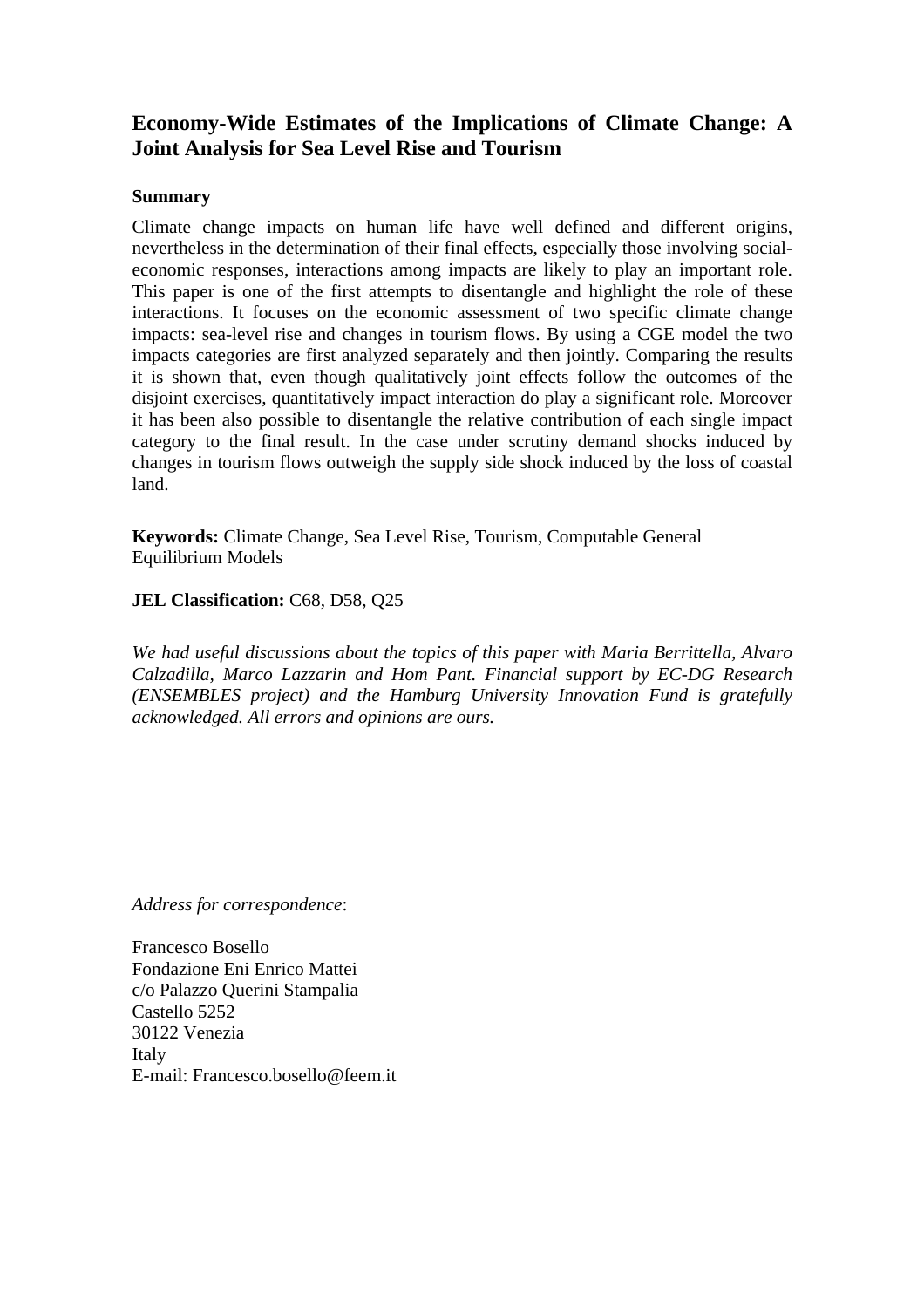## **1. Introduction**

Of the many impacts of climate change, sea level rise is often seen as one of the more threatening. The impacts of sea level rise are straightforward – more coastal erosion and sea floods, unless costly adaptation is undertaken – and unambiguously negative. Sea level rise could have very substantial impacts in river deltas, on coastal zones which are often more densely populated and richer of infrastructures and may wipe out entire islands and island nations.

Therefore, sea level rise figures prominently in assessments of the impacts of climate change, and the costs of sea level rise figures equally prominently in estimates of the costs of climate change.

Climate change plays an obvious role in tourist destination choice as well. Indeed the "amenity of climate" is recognised as one of the major determinants of tourism flows. The Mediterranean particularly profits from this, being close to the main holidaymakers of Europe's wealthy, but cool and rainy Northwest. Tropical islands are another example, where in the recipe of a dream holiday their "perfect" climate is a fundamental ingredient.

Climate change would alter that, as tourists are particularly footloose. The currently popular holiday destinations may become too hot, and destinations that are currently too cool would see a surge in their popularity. This could have a major impact on some economies. Just consider that about 10% of world GDP is now spent on recreation and tourism.

In two previous papers: Bosello et al. (2004) and Berrittella et al. (forthcoming), we analyzed the impact on the world economic system of, respectively, climate-change induced increase in sea level and change in tourism flows. Both studies are characterised by the use of CGE models, which allow assessing the "systemic" effects induced by changes in resources, technologies and consumption patters<sup>1</sup>. There are no other papers that look at the general equilibrium effects of climate-change-induced changes in tourism. Darwin and Tol (2001) and Deke et al. (2001) study the general equilibrium effects of sea level rise, but not as comprehensively as do Bosello et al. (2004).

In this paper, we follow the same approach, for a joint analysis of climate change impacts on tourism and seal level. Combining the two impact studies into a single, integrated analysis

<sup>&</sup>lt;sup>1</sup>Note that we restrict our attention to the static economic effects of climate change impacts. See Fankhauser and Tol (2005) for a discussion of the impact of climate change on economic growth.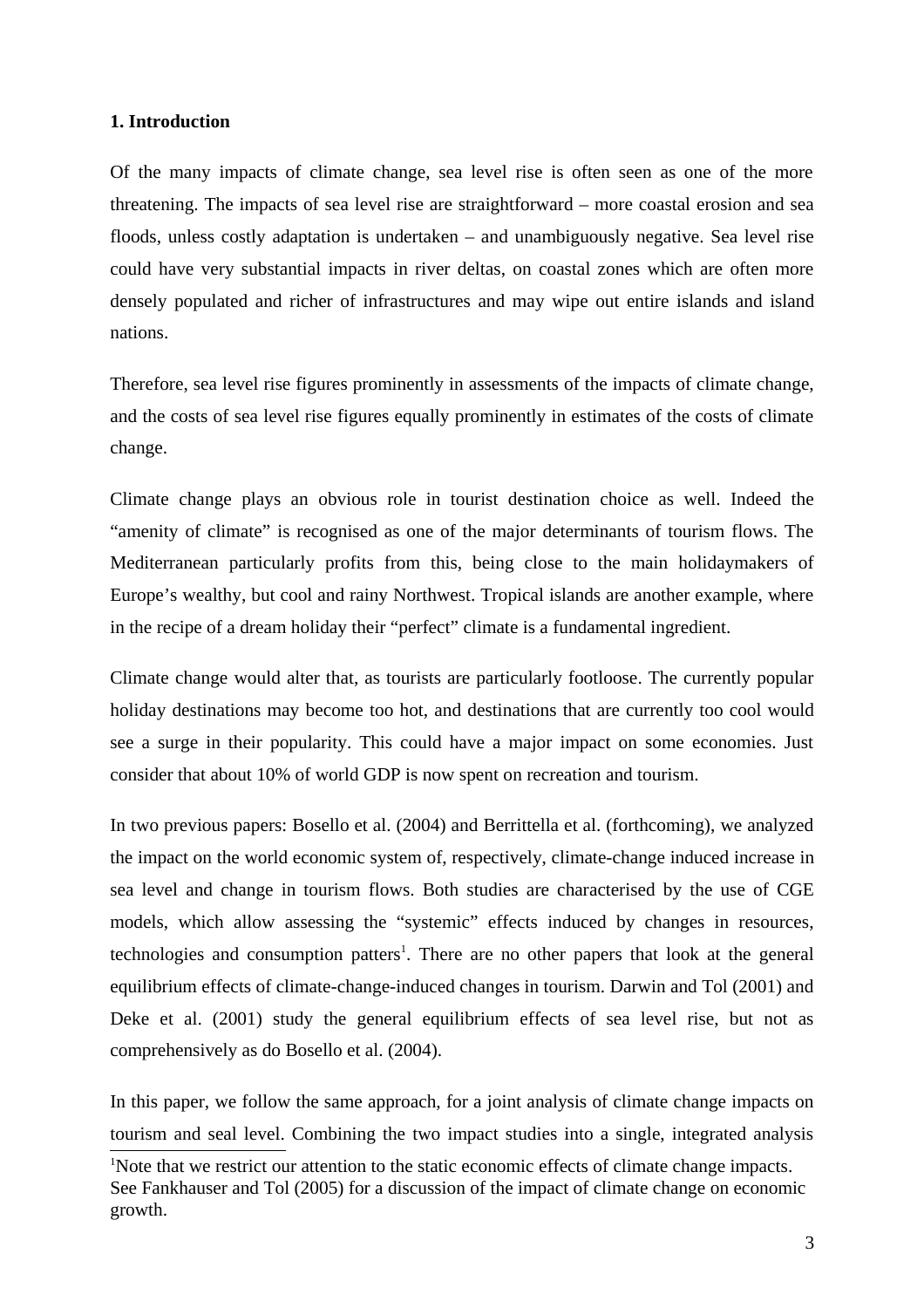provides two main advantages: (1) the possibility of highlighting the complex interactions between the two adjustment processes; and (2) the potential for considering a direct effect of sea level rise on tourism destination choices. Jorgenson et al. (2004) and Kemfert (2002) study the combined impacts of climate change using a computable general equilibrium model, but they do not look at the impacts separately – and therefore do not estimate the interaction. Besides, Jorgenson et al. (2004) is limited to the USA, while neither Jorgenson et al. (2004) nor Kemfert (2002) includes tourism. Fankhauser and Tol (1996) first lamented the lack of integration between the different impacts of climate change, a point repeated by Tol *et al.* (2000) and Tol (2005); this is the first study of the economic interactions between the impacts of climate change.

In addition, this paper improves upon the two previous studies, in terms of methodology: an updated data base is used, to compute land losses; a more detailed geographical disaggregation is adopted (16 regions instead of 8) and a new procedure to model demand shifts in tourism destination choices is introduced.

In what follows section 2 describes the setting up of the benchmark for our CGE model, section 3 briefly introduces the sources for climate change impacts, section 4 describes the simulation exercises, section 5 presents results, finally section 6 concludes.

### **2. Economic model and benchmark**

This study has been conducted through an unconventional use of a multi-country world CGE model: the GTAP model (Hertel, 1996), in the version modified by Burniaux and Truong  $(2002)$ , and subsequently extended by ourselves.<sup>2</sup>

First, benchmark data-sets for the world economy at some selected future years (2010, 2030, 2050) have been derived, using the methodology described in Dixon and Rimmer (2002). This entails inserting, in the model calibration data, forecast values for some key economic variables, to identify a hypothetical general equilibrium state in the future.

Since we are working on the medium to long term, we focused primarily on the supply side: projected changes in the national endowments of labour, capital, land, natural resources, as well as variations in factor-specific and multi-factor productivity.

Most of these variables are "naturally exogenous" in CGE models. For example, the national labour force is usually taken as a given. In this case, we simply shocked the exogenous

 $\overline{a^2}$  A more complete description of the modelling approach can be found in Roson (2003).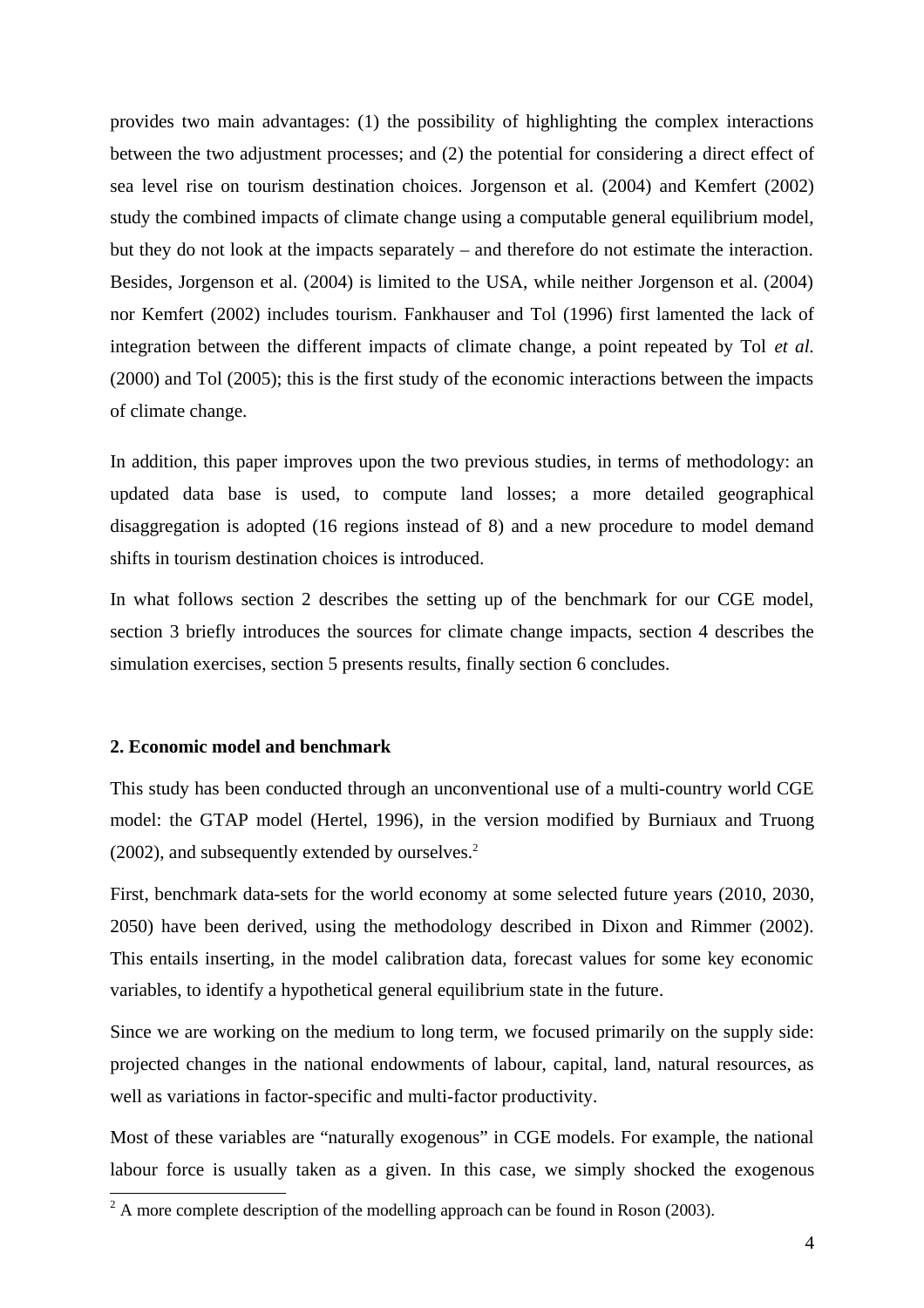variable "labour stock", changing its level from that of the initial calibration year (1997) to some future forecast year (e.g., 2030). In some other cases, we considered variables, which are normally endogenous in the model, by modifying the partition between exogenous and endogenous variables.

We obtained estimates of the regional labour and capital stocks by running the G-Cubed model (McKibbin and Wilcoxen, 1998), whereas estimates of land endowments and agricultural land productivity have been obtained from the IMAGE model version 2.2 (IMAGE, 2001). IA rather specific methodology was adopted to get estimates for the natural resources stock variables.<sup>3</sup>

By changing the calibration values for these variables, the CGE model has been used to simulate a general equilibrium state for the future world economy. This is the benchmark for all subsequent exercises. Therefore, this benchmark corresponds to the case in which no economic impacts of climate change have taken place, whereas the counterfactual scenarios consider the effects generated by one or more impacts.<sup>4</sup>

#### **3. Input data and models**

#### 3.1. Sea level rise

We evaluate the impacts of sea level rise in the 16 regions of GTAP-EF. For each region, Table 2 (second column) presents estimates of the potential dryland loss, in the absence of any protection intervention. Our main source of information is the Global Vulnerability Analysis (Hoozemans et al., 1993), complemented with the estimates of Bijlsma *et al.* (1996), and the model of coastal protection of Fankhauser (1994). Combined as described in Tol (2002), these data specify, per country, the amount of land lost due to a sea level rise of one metre. Land loss is assumed to be linear in sea level rise.

### 3.2. Tourism

The impacts of climate change on tourism are based on the Hamburg Tourism Model (HTM),

<sup>&</sup>lt;sup>3</sup>As explained in Hertel and Tsigas (2002), values for these variables in the original GTAP data set were not obtained from official statistics, but were indirectly estimated, to make the model consistent with some industry supply elasticity values, taken from the literature. For this reason, we preferred to fix exogenously the price of the natural resources, making it variable over time in line with the GDP deflator, while allowing the model to compute endogenously the stock levels.

<sup>4</sup>There is no explicit dynamics in the model. The simulation exercises are comparative static.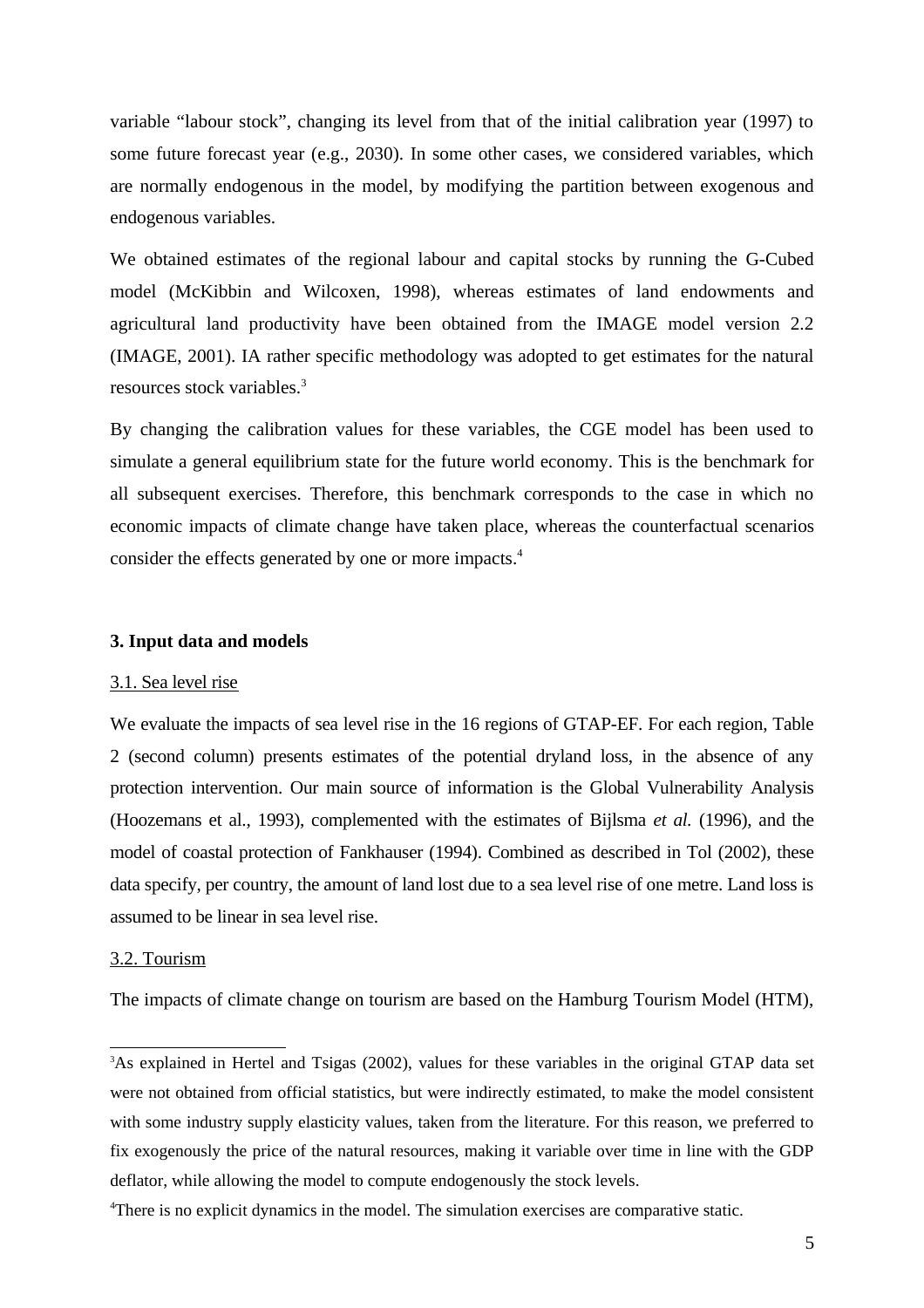version 1.2 (Bigano et al., 2005).<sup>5</sup> HTM is an econometric simulation model, estimating the number of tourists by country, the share of international tourists in total tourists, and tourism flows between countries. The model is calibrated for 1995. The number of tourists is determined by population and economic growth. The share of international tourists is larger in richer countries, as well as in those countries that are very hot or cold. Poorer countries and countries that are very hot or very cold are also less attractive to foreign tourists. The scenario for population growth, economic growth, and global warming is the IPCC SRES A1B (Nakicenovic and Swart, 2001). The regional warming pattern is the average of 14 GCMs from COSMIC (Schlesinger and Williams, 1998).

#### **4. Including Impacts in the CGE Model**

To model the specific effects of climate change, we run a set of simulation experiments, by shocking specific variables in the model, depending on the scenario considered. Four different simulation exercises are compared: sea level rise "alone", tourism "alone", sea level rise and tourism combined, and an additional simulation on tourism alone, in which the effects of sea level rise on tourism destination are disregarded.

### 4.1. Sea Level

This simulation considers a "no-protection" scenario: we assume that no defensive expenditure takes place, so that some land is lost in terms of productive potential, because of erosion, flooding and salt water intrusion. This case can be easily accommodated in the model by exogenously reducing the endowment of the primary factor "land" in all countries, in variable proportions.

#### 4.2. Tourism

This scenario considers the effects of climate change on tourism in isolation or, equivalently, the effects on tourism associated with full protection of coastal areas. The shocks are computed as variations in the domestic expenditure for Market Services, accounting for higher (lower) expenditure on recreational activities, hotels and restaurants, generated by more (less) tourists in a country. These shocks are imposed as *exogenous* shifting factors in demand patterns. In addition, national incomes are also modified in order to account for the <sup>5</sup> Berrittella et al. (forthcoming) is based on results of HTM1.0 (Hamilton *et al.*, 2005). Compared to

version 1.0, version 1.2 of HTM explicitly represents the trade-off between holidays abroad and in the home country. HTM1.2 of course also has a different parameterisation of international arrivals and departures.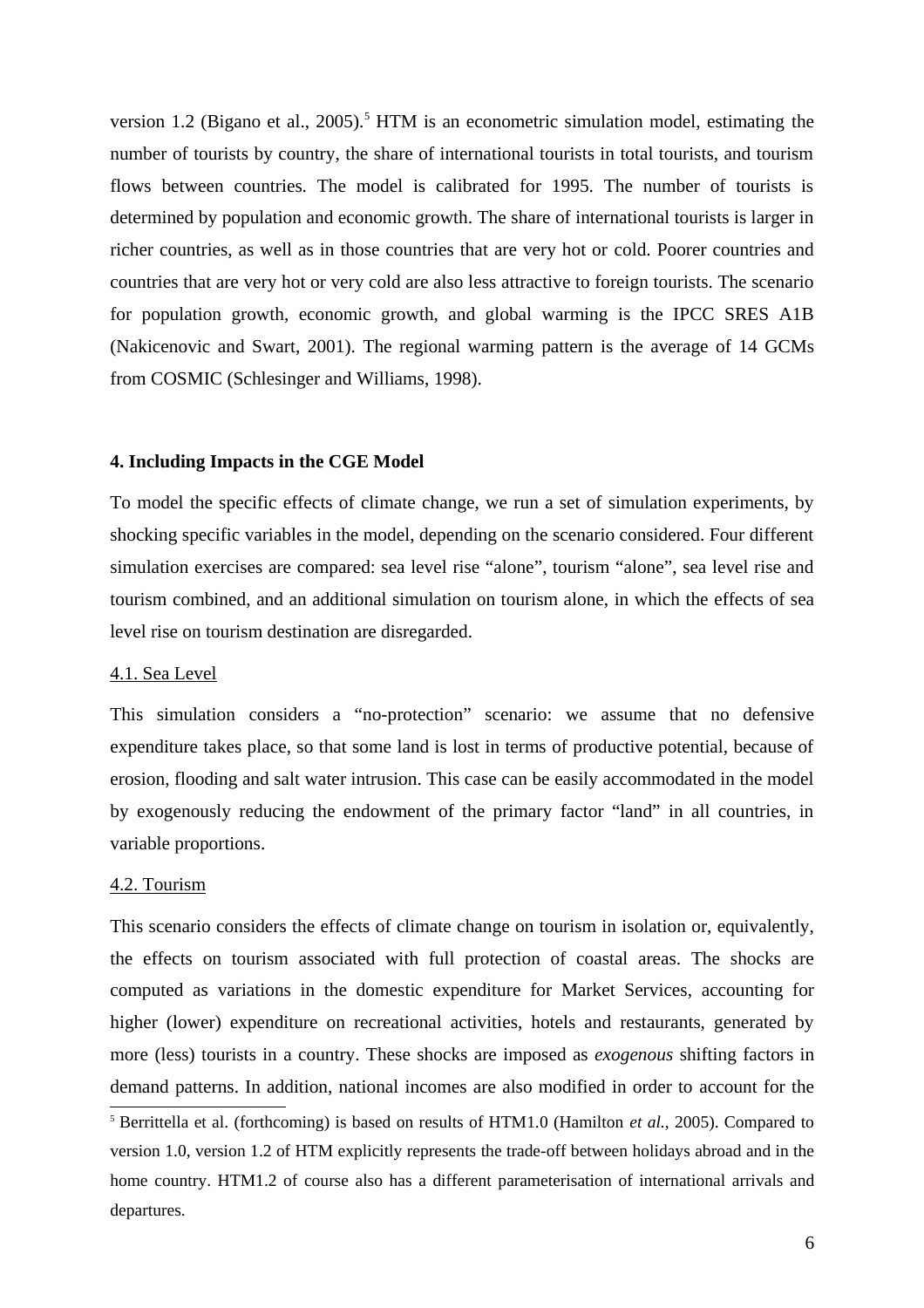extra revenue, available for consumption, brought about by tourists.

## 4.3. Sea Level and Tourism

In this simulation exercise the joint effects on tourism and sea level are considered. Consequently, a simultaneous change in land endowments, consumption patterns and available national income is imposed.

However, changes in tourism flows are not the same as those considered in the "tourism alone" case. This is because the direct impact of sea level on tourism destinations is taken into account.

Nonetheless, except for some noteworthy exceptions (CAN, WEU and FSU) changes in tourism flows are not very significant ( the difference is lower than 4%, see Table 1).

## 4.4. The "diagnostic" simulation on tourism

This simulation amounts to imposing to the CGE model exactly, but only, the same shocks on market services demand of the disjoint sea level and tourism simulation. As these shocks are slightly different from those of the "tourism alone" simulation, this is necessary to isolate the role of interactions of effects in the joint shock exercise from that played by the difference in the starting points.

# **5. Results**

In this section, simulation results for the year 2050 are reported and commented, in terms of variation from the no-climate-change baseline equilibrium. Results for other reference years are qualitatively similar.

#### 5.1 Sea level rise

Table 2 shows the effects of sea level rise in the absence of protection intervention, based on a uniform increase of 25 cm.

The fraction of land lost is quite small in all regions. The highest losses affect those areas characterised by a higher proportion of coastal zones over their total land or by more vulnerable coastal zones: South East Asia (SEA), South Asia (SAS) and the Rest of the World (ROW), including also all small island states (losing, respectively, -0.839%, -0.396% and -0.167% of their dry land).

The value of the land lost is large in absolute terms, but quite small if compared to GDP. Generally, developing regions experience direct losses higher than those of developed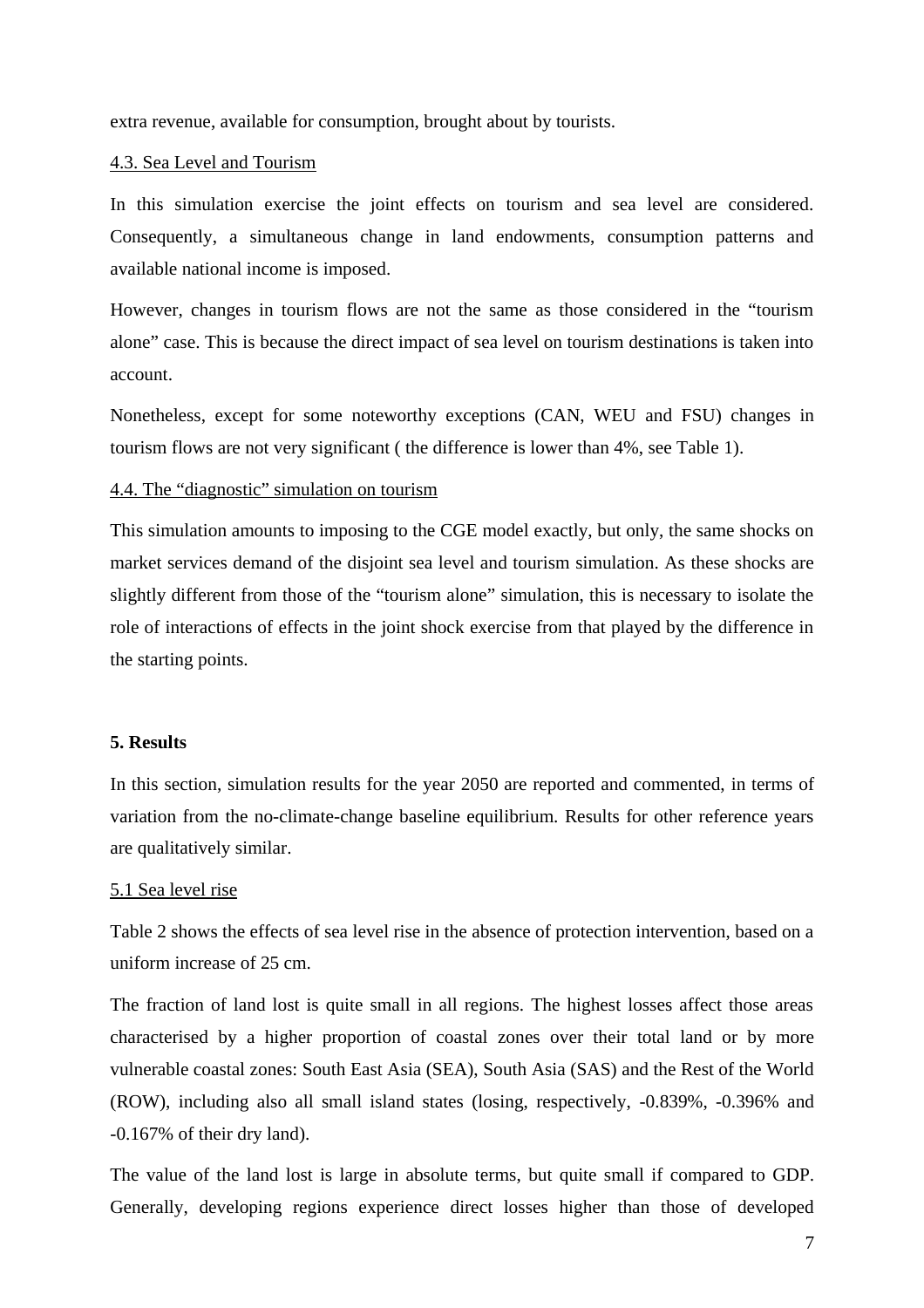countries, because agriculture contributes with a higher share to the production of income in their economies and land is relatively more valuable.

In terms of general equilibrium effects, GDP falls in all regions. The decrease is relatively high in SEA and SAS.

The overall mechanism at play is clearly identifiable: land loss is a direct resource shortfall, that is, a negative economic shock, which reduces income and consumption levels. At the same time the value of primary resources tends to fall, with the exception of the resource "land", which is getting scarcer (Table 3).

 Table 2 highlights two other interesting aspects. GDP losses in developing countries (Asian, African and Latin American countries, with the exception of China), are lower than the direct cost of land lost, whereas the opposite occurs in most developed countries (here the exception is Canada). In some cases (e.g. Japan and Korea (JPK) and USA) GDP losses are one order of magnitude larger than direct costs. Furthermore, there is no simple relationship between environmental impact and economic impact. For instance, Japan and Korea undergo a relatively high land loss, but their loss of GDP is the second smallest. China (CHI), on the contrary, has a small relative amount of land lost, but the third highest cost in terms of GDP.

Capital flows, international trade and substitution effects interact to determine the final result. The international allocation of investments is driven by the relative price of the capital in each country. The higher the capital return, the higher the share of international investments flowing into a country, with implications in terms of regional GDP variations, since investment is one component of GDP.

In turn, changes in the price of capital services are determined by two overlapping, and opposite, effects. On one hand, the negative shock lowers the value of national resources, including capital. On the other hand, economies try to substitute land with capital. Capital supply is fixed in the short run, though, and the higher demand for capital translates into higher capital returns.

The fall in the relative price of capital services is particularly strong in Small Island States (SIS), CHI, SEA and SAS (Table 3) with consequent investment outflow. This contributes to the fall in GDP.

 International trade also matters, through its effects on the terms of trade. In particular, two main effects are at work here (see Table 4): higher world prices for agriculture benefit netexporters of agricultural goods (roughly concentrated in the developed world with countries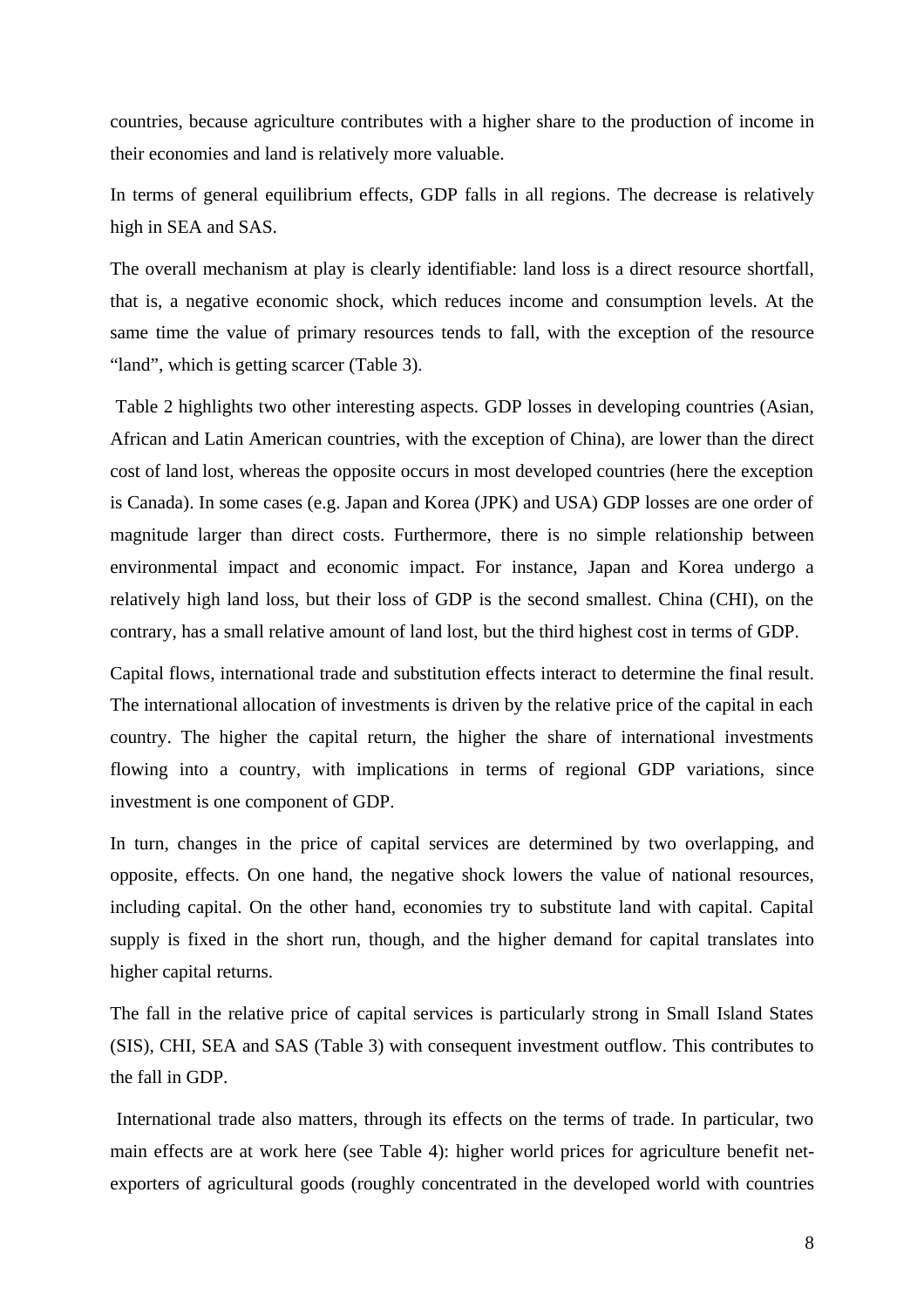like e.g. USA, Australia (in ANZ), Canada (CAN), some European countries (in WEU) and FSU), whereas lower prices for oil, gas, coal, oil products, electricity, energy intensive industries harm the net-exporters of raw materials and energy products (broadly speaking developing regions, but also the FSU).

Finally, primary factor substitution possibilities within economic systems are also important. Labour, capital and *energy* substitute for the land loss. At the same time, overall economic activity falls. Note that in some regions, mostly developed, the former effect dominates. This can be noticed by observing Table 2 where  $CO<sub>2</sub>$  emissions increase, despite the fall in GDP (e.g. in ANZ, JPK, CAN).

## 5.2 Tourism

The impacts described here are derived by looking at tourism alone, assuming away the effect of sea level rise on the relative attractiveness of tourist destinations.

## *Demand and Prices*

The general equilibrium effects on endogenous demand have the same signs as the exogenous shocks. With no exception, the transmission of the shock trough the economy reinforces the original shock. In equilibrium, changes in demand are on average 50% larger than the original shocks. The largest relative change (204%) occurs in FSU where, however, the smallest absolute changes take place<sup>6</sup>.

In terms of production, the shocks have, with no exceptions, a direct effect on the production of Market Services. Generally speaking, there are inverse effects on the production of all other goods and services which derive directly from the endogenous counterbalancing variation in the demand of all others goods and services introduced in order to keep the economy in equilibrium<sup>7</sup>.

In terms of magnitude, effects are proportional to the size of the original shock: tiny in the case of the productive sectors in FSU, sizeable in the case of ROW and to a lesser extent, JPK, CAM and MDE. CHI on the other hand, which undergoes the second highest shift in

<sup>6</sup> This is counter-intuitive: in general, one expects general equilibrium mechanisms to absorb partially the initial impacts. However, in this scenario demand shocks are coupled with income transfers, which influence demand by changing the amount of money that can be spent on goods and services, including Market Services, in the receiving regions. Note that Market Services are a luxury good.  $<sup>7</sup>$ However, due to the interplay of indirect general equilibrium effects this pattern is reversed in CAN,</sup> WEU and JPK (with positive effects on some of their agricultural products), ANZ, NAF and the FSU (with negative effects on most of their energy and energy intensive products).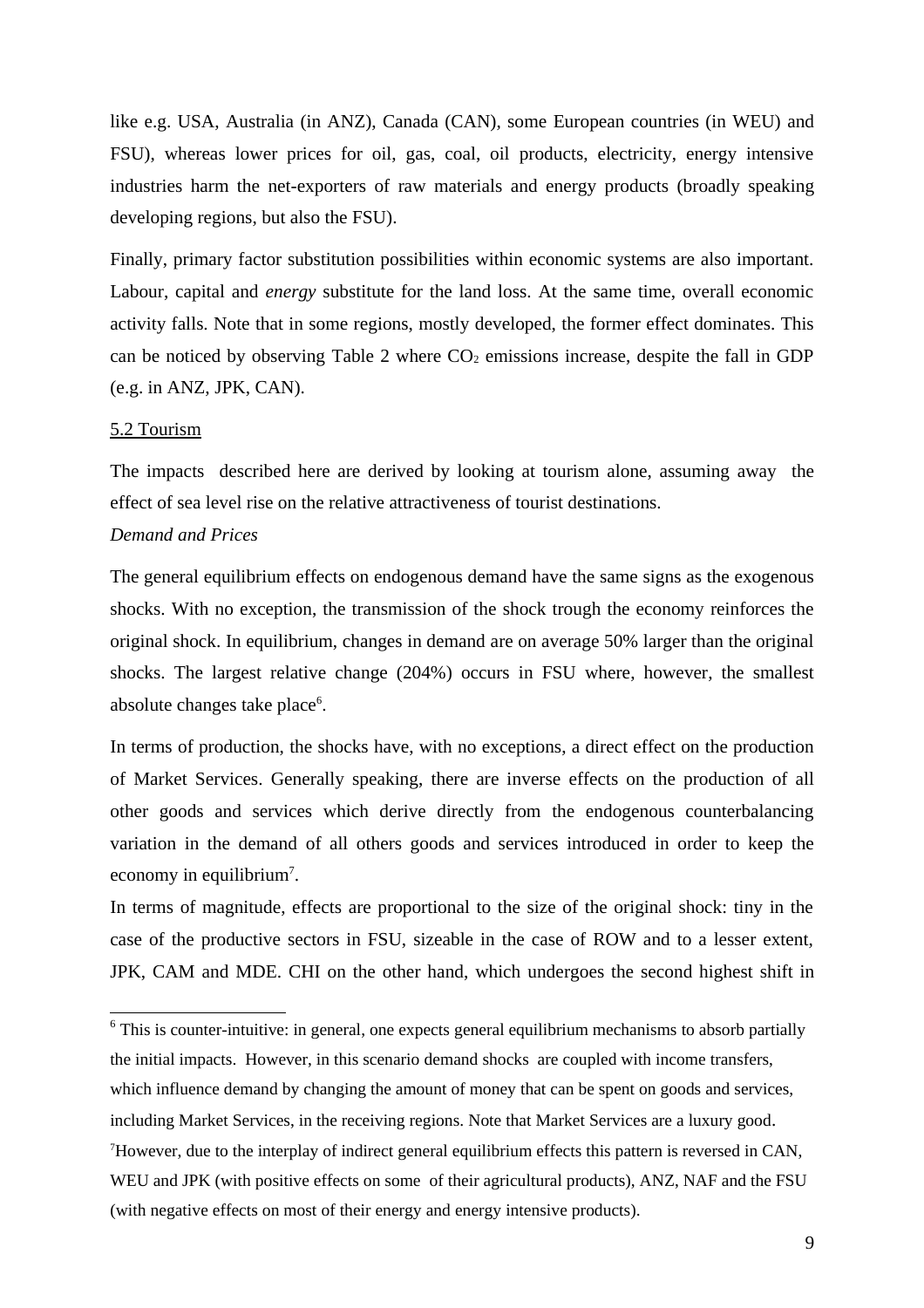demand of Market Services, (more consistent than MDE or CAM), experiences a very limited effect on output and GDP. WEU experiences important reductions in the production of energy and energy intensive goods, stronger than the direct positive effect on Market Services' output.

As to the prices of goods and services<sup>8</sup>, the prices of Market Services follow the shocks in all countries but CAN. The patterns for the remaining sectors are not so clear cut. In general (with the exception of Canadian energy and energy intensive goods, bar gas), the effects on agricultural products' prices display signs opposite to those of the shocks, while the effects on all other goods and services' prices display the same as those of the shocks. The effect on fisheries is mixed. Prices absorb most of the shocks, as the magnitude of their changes is in general larger than the magnitude of production changes.

### *Primary factors*

In terms of primary factor prices (see Table 6), in general there is a concordance of sign between price changes and the shocks for all factors but for land. Since Market Services is a labour- and (to a lesser extent) capital-intensive sector, one would expect that the price of these two factor would increase (decrease) in presence of a positive (negative) shock on tourism demand. This pattern clearly takes place in all regions but Canada, with the sole exception of land. Indeed Canada is the only region experiencing a (slight) decrease in GDP (in value term) even in the presence of an increase in tourism flows (see further). This negative aggregate effect is prevailing and hits negatively demand and thus price of capital and labour. In accordance with all the regions with a negative impact on GDP, Canadian land price increases. This is due to a demand re-composition favouring anyway agricultural products. In WEU the positive demand and subsequently GDP shock (in value and quantity) increases the price of all production factors including land.

#### *Welfare effects, capital flows and terms of trade*

In welfare terms, the effects on nominal GDP are one order of magnitude larger than the effects on real GDP and, in general, consistent with the shocks (see Table 5). The only exception is Canada, worse off after the shocks notwithstanding the increase in demand. In quantity terms, the discrepancy between shocks and GDP is slightly more pronounced: JPK actually experiences an overall decrease in production, hence its increase in value GDP

<sup>&</sup>lt;sup>8</sup> For economy of space, price results are not presented here, but are available from the authors upon request .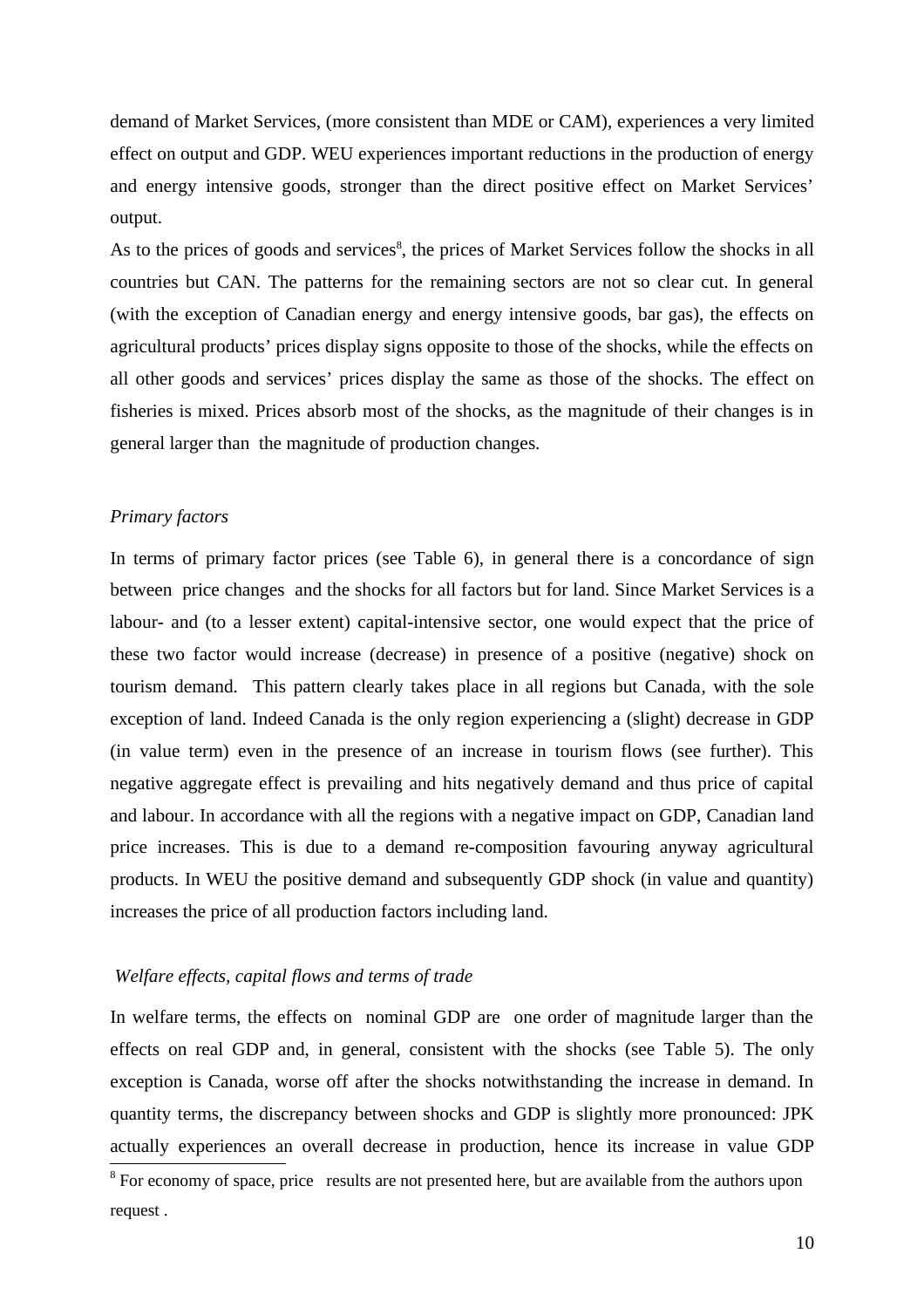derives from the facts that goods produced by this region become more expensive. In SAS and MDE the reverse happens: these regions increase their production, but their goods now command lower prices<sup>9</sup>.

In order to understand these results, one must take into account at least three factors.

First, direct income transfers play an obvious direct role on welfare of the receiving countries: The fact that the income inflow does not result in an increase in GDP in the case of Canada can be due to the relatively small magnitude of the transfers accruing to this country, coupled with the adverse effect of other factors.

 A second factor is the reaction of capital markets to the sum of these shocks. The price of capital, and hence, its return, is influenced in each region by the pressures exerted on factors' demand by the re-composition in the output mix following the change in the demand structure of the internal market. Capital, being the only internationally mobile production factor, moves from region to region in response the changes in its relative price. In the case under scrutiny, in general regions experiencing a negative shock also experience an outflow of foreign investments (the returns they offer decrease), while countries where the demand shock is positive face the opposite financial prospects (increased capital inflows, increased returns). USA, FSU and NAF, notwithstanding the absolute decrease in returns, experience an increase in capital inflows. This can happen if in relative terms they still offer higher returns than other regions. Note however that, in the case under scrutiny, the correspondence between capital flows and changes in GDP is not so clear-cut as in the case of sea level rise. In particular, GDP falls in some regions attracting capital flows (USA, FSU and NAF).

Third, an important role is played by the way the model conciliates the demand shocks with budget balance and Walras' law. Recall that the model generates endogenously variations in the demand of all other goods and services in order to shift the world economy to a true alternative general equilibrium. These compensating demand variations may lead to variations in aggregate indexes, such as GDP, well in excess of the original exogenous demand shocks.

A potentially important factor that may help explain the variations in GDP is the relative strength of a given region on the world market, as expressed by its terms of trade. However, everywhere but in SAS their role is overshadowed by the effect of income transfers. Changes in terms of trade mimic the changes in Market Services' demand<sup>10</sup>.

<sup>&</sup>lt;sup>9</sup> In the case of SAS, there is a price reduction on the domestic market only, because its terms of trade improve.

 $10$ SAS, although adversely affected in terms of direct demand for Markets Services, receives a partial indirect benefit from the new situation, by selling (expensive) inputs to regions where the tourism business improves. Although its terms of trade improve and its overall production expands, this does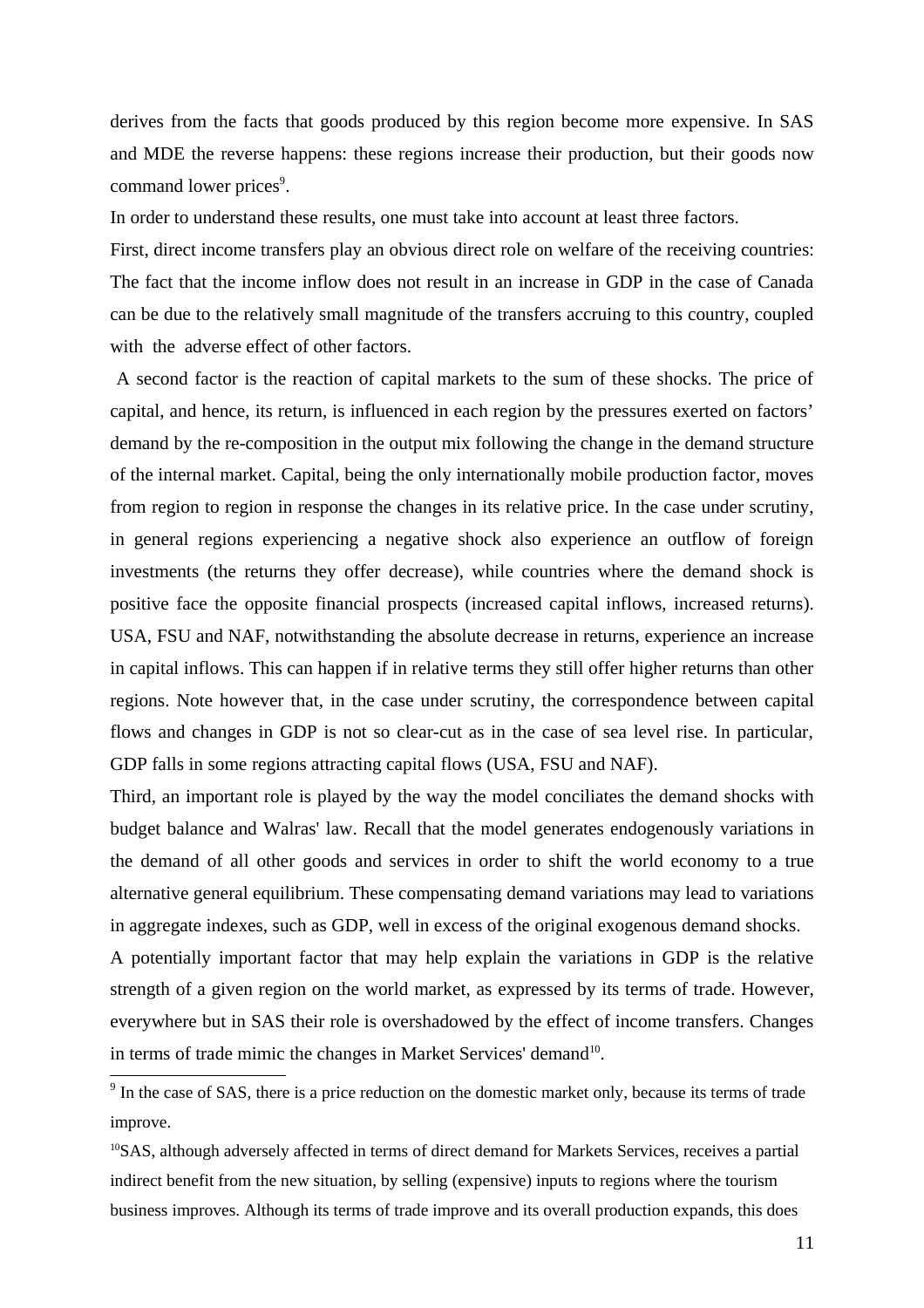In JPK, the joint effect of improved terms of trade, positive income transfers and large capital inflows results in an increase of GDP notwithstanding the decrease in overall production.

#### *Carbon Emissions*

Finally an overall, inverse correspondence between sign of the shocks and sign of the effects exists in the case of  $CO<sub>2</sub>$  emissions, with the exception of FSU and China (see last column of Table 5). The explanation is that the Market Services sector is not an energy intensive one, and hence there is an inverse correlation between its level of activity and  $CO<sub>2</sub>$  emissions. Since most shocks are negative, at first glance one would then conclude that climate change, at least in the case of its direct impacts on tourism, induces a perverse effect by shifting the economy to more energy intensive, and hence polluting sectors. This conclusion is however not granted because the results cannot provide a complete picture of the phenomenon: The shift towards cleaner industries in CAN, WEU and JPK can well counterbalance the effect just described. Moreover, for modelling reasons, the effect on transport emissions (in particular those due to air transport) is completely missing from the picture. One could in fact expect important countervailing effects on  $CO<sub>2</sub>$  emissions caused by the reshuffling of travel activities from and to world tourist destinations diversely affected by climate change.

#### 5.3 Joint impacts on tourism and land

In this section we describe the results of introducing jointly shocks on tourist demand and land availability. This joint effect takes place trough two channels. First, tourist flows, which are a function of climate and land availability at each destination, are adjusted to take into account the loss of land. Second, both the resulting adjusted shocks on domestic demand for market services and the shocks on land availability are applied to the model. In practice a set of demand and supply-side shocks are imposed jointly.

The resulting equilibrium is characterised by three main features: the final joint effect is a compound of the outcomes of the disjoint simulations, but it is not a simple sum; there is a detectable and in some cases large interaction between the shocks impacting GDP. Changes in market services demand induced by change in tourism expenditure are by far the most important determinant of final effects. Let us consider these features one by one in detail.

not yield a net gain in terms of value of GDP: capital outflows and the decrease in disposable income due to negative transfers depresses internal prices and demand to an extent that more than compensate the improved position on international markets.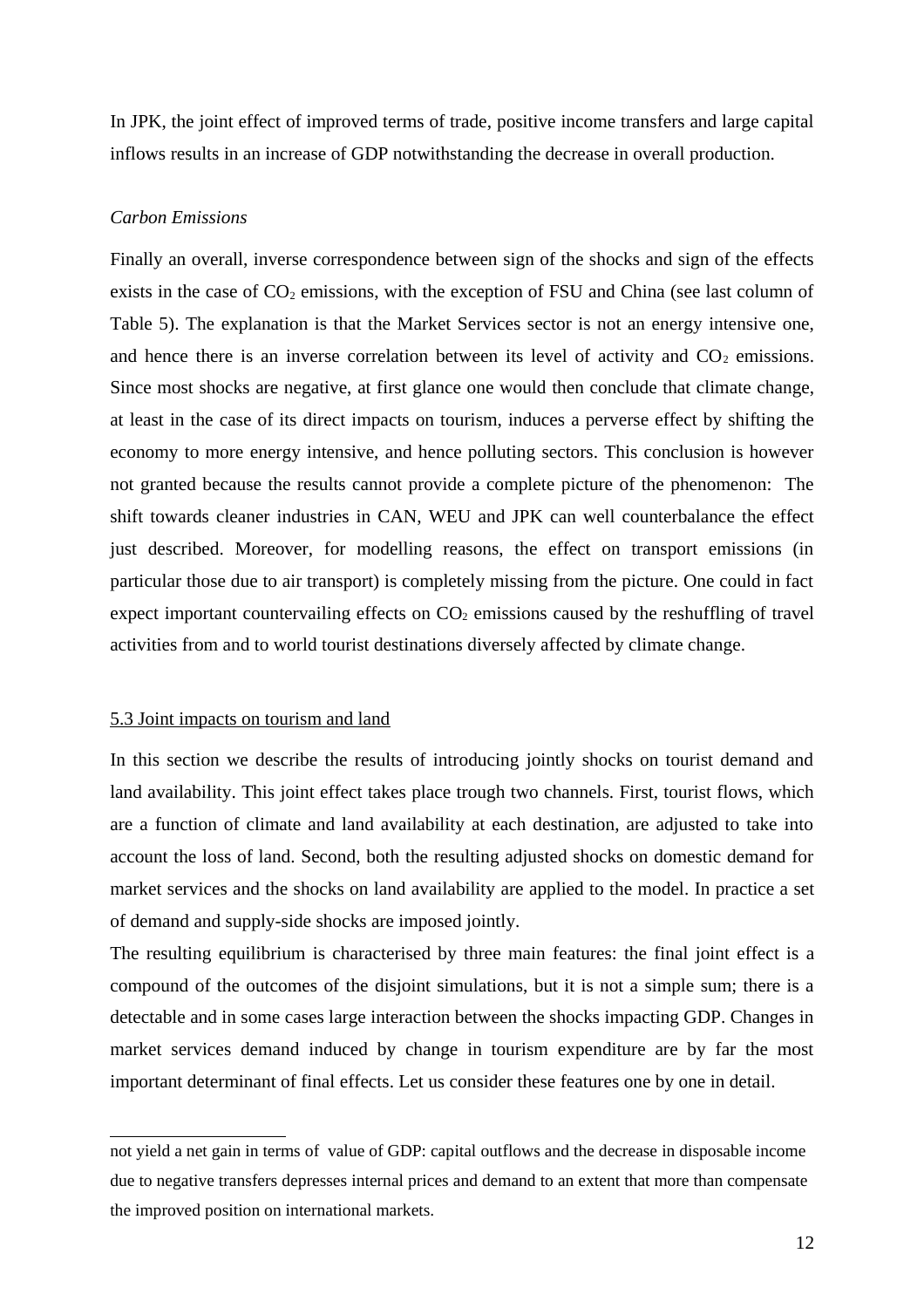## *Compound of disjoint effects*

The final equilibrium in the joint simulation follows qualitatively the patterns indicated by the disjoint outcomes. Taking GDP as an example (see figure 1) it can be appreciated that two negative performances in the disjoint cases translate always in a negative performance in the joint exercise. Analogously, when a positive and a negative effect are the respective outcomes of the disjoint simulations, in the joint simulation GDP takes the sign of the bigger of the two. Moreover in 8 regions over 16 the joint GDP effect is quite close to the sum of the disjoint effects (the percent difference between the composite GDP effect and the sum of the two separate GDP effects is lower than 2%).

## *Appreciable interaction*

On the other hand, in many cases the final effects cannot be explained solely by "adding" the disjoint effects. Sticking to the example provided by GDP (see fig. 1), in 8 regions of 16, the difference between the GDP effect in the joint-shock case and the sum of GDP effects in the two disjoint shock cases is larger than 2%. For SEA, SAM, MDE and CAN this difference, in absolute terms, is 4.2%, 8.8%, 33% and 75% respectively.

To understand if this difference is imputable to different initial shocks (recall that changes in tourism demand are indeed slightly different in the tourism alone and in the tourism + sea level rise simulations) or to an effective interaction between shocks, we compare the outcomes of the "diagnostic" simulation on tourism.

Figure 2 shows the percentage difference between real GDP in the joint shocks simulation and the sum of GDP outcomes obtained by the sea level and "diagnostic tourism" simulations. This difference remains detectable (higher than 2%) in six regions (CAN, MDE, SAM, SAS, SEA and SSA) with a particularly sharp result for CAN and MDE highlighting an important role of shock interactions<sup>11</sup>.

## *Prevalence of Tourism*

Figures 2, 3 and 4 allow also to disentangle the role played by single shocks in the joint <sup>11</sup>It is difficult to derive a "common rule" explaining these interactions, indeed joint effects can be bigger or smaller than the sum of the two disjoint effects, this depends on substitution mechanisms at play in the whole system. What emerges clearly is that effects do interact and that interactions can be quite relevant.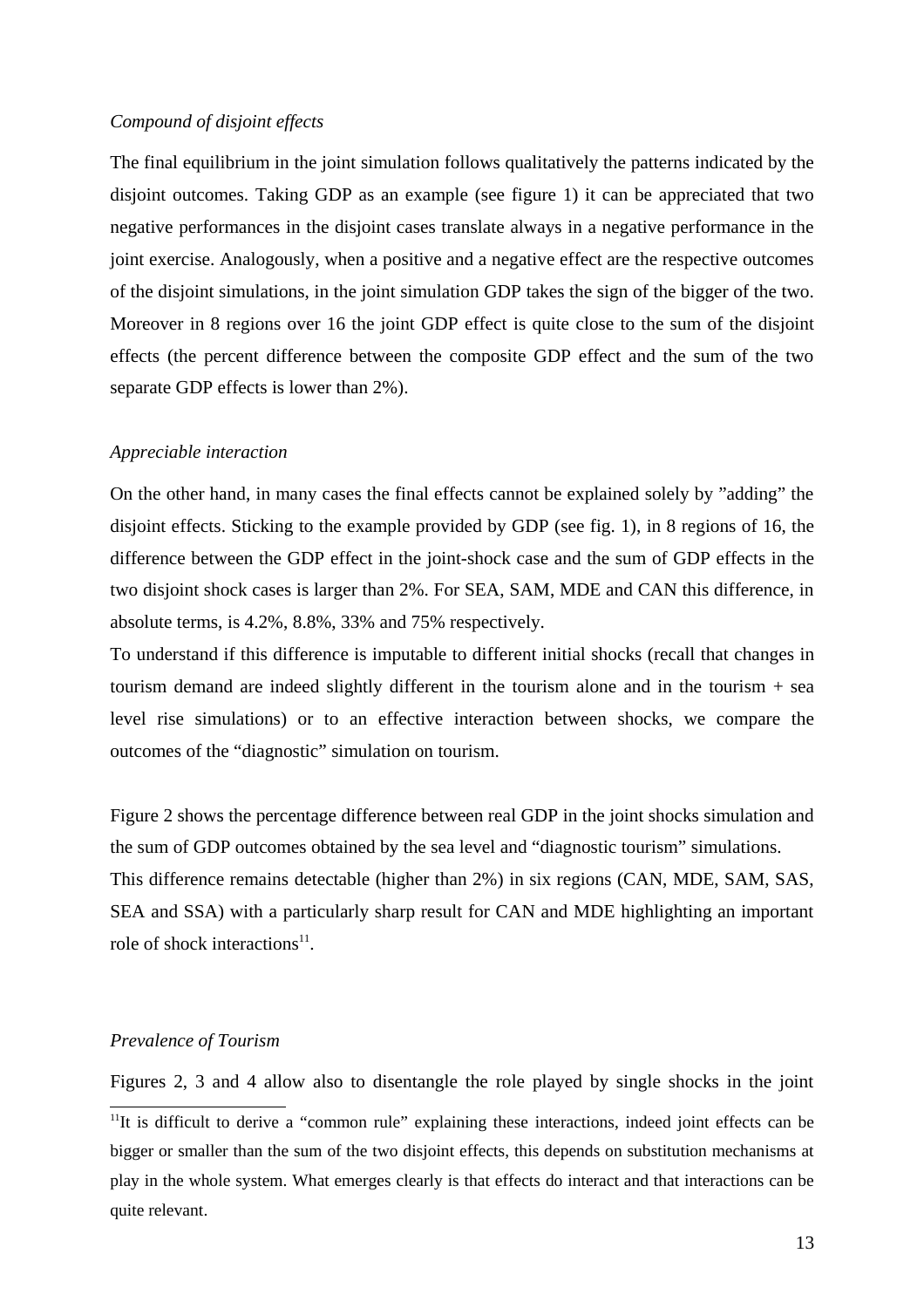simulation. Due to the presence of shock interactions, this exploration gives just approximate indications whose reliability is inversely proportional to the relevance of the interactions themselves. Nevertheless, we have shown that in the case of GDP, which should summarise all possible economic interactions, these are quite limited in 12 out of 18 cases. Accordingly we think that the analysis of the disjoint simulations can still offer useful qualitative insights.

This analysis shows clearly that the impact of climate change on tourism expenditure largely dominates in economic terms that on the loss of productive land.

Firstly (see Figure 2), it can be noticed that real GDP changes in the "diagnostic tourism" simulation are usually larger (sometimes much larger) than those induced by sea level rise alone. As a result, the combined impact and the sum of the impacts is very similar to the impact of tourism only. The synergistic effect, that is, the difference between the combined impact and the sum of the impacts, is of the same order as the impact of sea level rise only. Figure 3 underlines this. It compares the effect of adding tourism to sea level rise to tourism only; the biases of ignoring sea level rise are small, except in Canada (-150%), South East Asia (18.2%). Middle East (-16.6%) and South America (11%). Figure 4 compares the effect of add sea level rise to tourism to sea level rise only; the biases of ignoring tourism are generally and substantially larger, peaking to -250% for Japan and South Korea. This is as expected: Combining a small impact and a large one does not influence the large impact, but it does affect the small impact.

Finally consider the behavior of the price of land in the two disjoint simulations<sup>12</sup> (see Table 7). The increase in the land price induced directly by land scarcity due to sea level rise is substantially smaller than that induced indirectly by changes in market services' demand relative to changes in tourism flows. We recall that in this specific case a decrease in market services' demand is partly compensated by an increase the demand of all other goods and services including agricultural commodities with a subsequent increase in the price of the land  $endowment<sup>13</sup>$ .

This outcome is an evidence of the importance of the service sector in the total economic activity and of tourism activities in the service sector. It also shows the importance to conduct a general equilibrium exercise able to report not only direct costs, but also higher order

<sup>&</sup>lt;sup>12</sup> Regarding land prices the effect of interactions is much limited than in the case of GDP. Indeed, the percent differences between land prices in the joint simulation and that of the sum of the two disjoint simulations is always lower than the 1.5%.

<sup>&</sup>lt;sup>13</sup> Note that land prices increases also in CAN and WEU where tourism and thus market services demand increase. But here the aggregate effect of increasing GDP prevails on the sectoral recomposition effect of demand.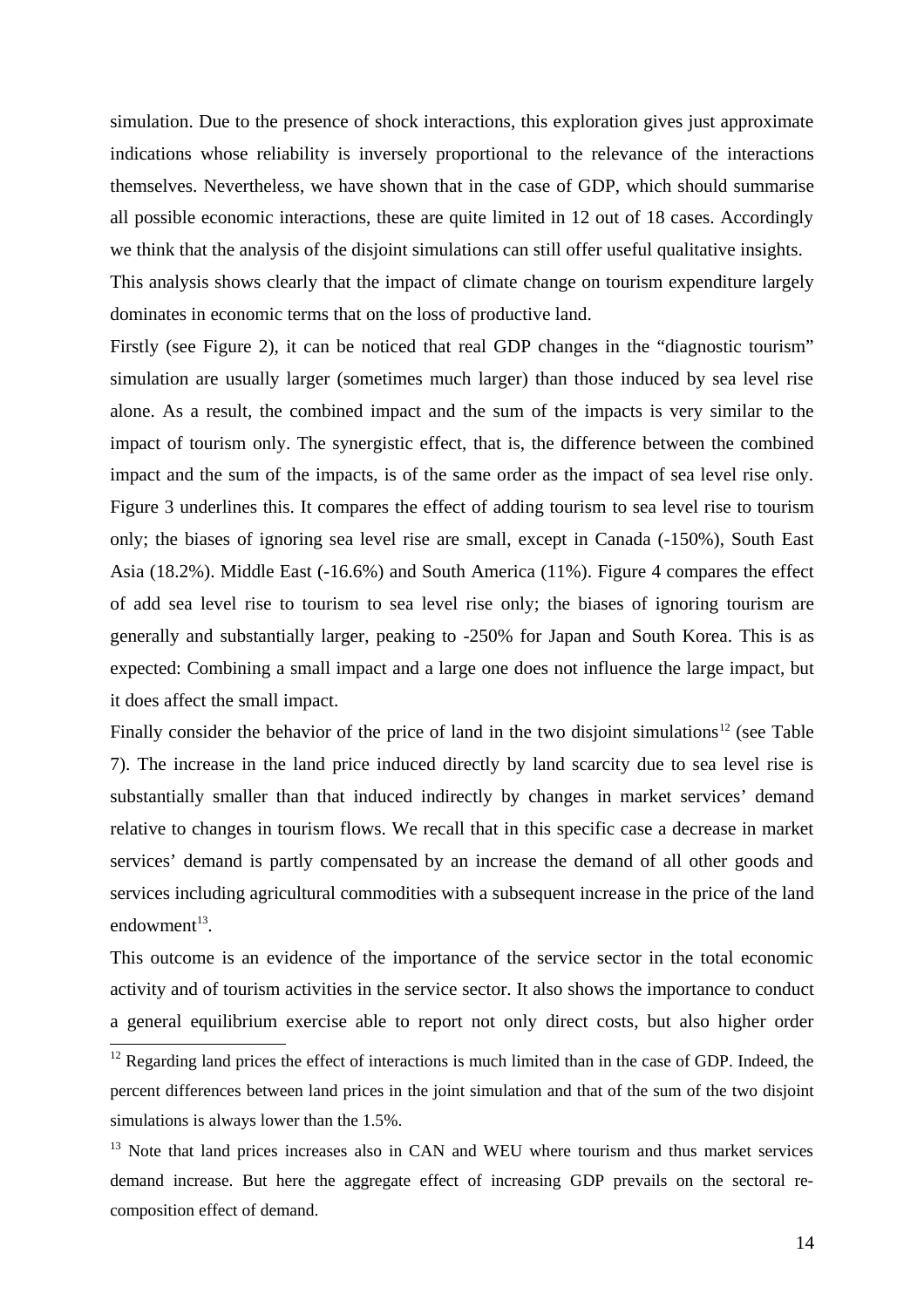effects.

#### **6. Conclusions**

This study uses a CGE model to evaluate the economic implications of two specific consequences of climate change: sea level rise and change in tourism flows. In addition to the economic evaluation proper, this exercise aims firstly to highlight the economic adjustments triggered by the initial shocks, key in driving the final result and secondly, to disentangle the role of possible interactions originated by the coexistence of different impacts. To do so, impacts have been considered initially in isolation, successively jointly, and finally the respective outcomes have been compared.

As far as single impacts are concerned, the main outcome is that final effects on GDP are quite limited, unambiguously negative in the case of sea level rise, with slight gains for Western Europe, Japan and Korea, in the case of tourism. Distributional effects are more interesting. In the case of sea level rise, developing countries are the more penalized: higher dependence on land, difficulty in substituting the land lost with other production factors and capital outflows driven by reduced rate of returns explain the result. In the case of tourism, the effects on regional economies are consistent with the shocks on tourism demand. This general pattern is reinforced by the changes in income flows used to capture the changes in expenditures of international tourists, which tend, for most variables, to overshadow the impact of general equilibrium adjustments. This notwithstanding, demand re-composition do play a role, and occasionally general equilibrium effects are large enough to result in regional impacts which contrast with the general pattern just described. Again, developing countries are more severely affected; in this case this is not due to the dependence from a vulnerable sector, but, more directly, to the magnitude of the negative shocks imposed on their economies. It is worth noting, moreover, that in this case the shocks have more substantial effects on prices than on quantities, as a comparison of real and nominal GDP changes in Table 5 clearly illustrates.

Considering impacts jointly, the key message is that effect interactions do play a role. In 6 cases out of 16 there is a detectable difference between the sum of the outcomes in the disjoint and those of the joint simulations. Indeed, as long as additional exogenous shocks are imposed, factor and good substitution possibilities in the economic system are increasingly constrained (or expanded). Thus adjustments to each of the single shocks composing the set of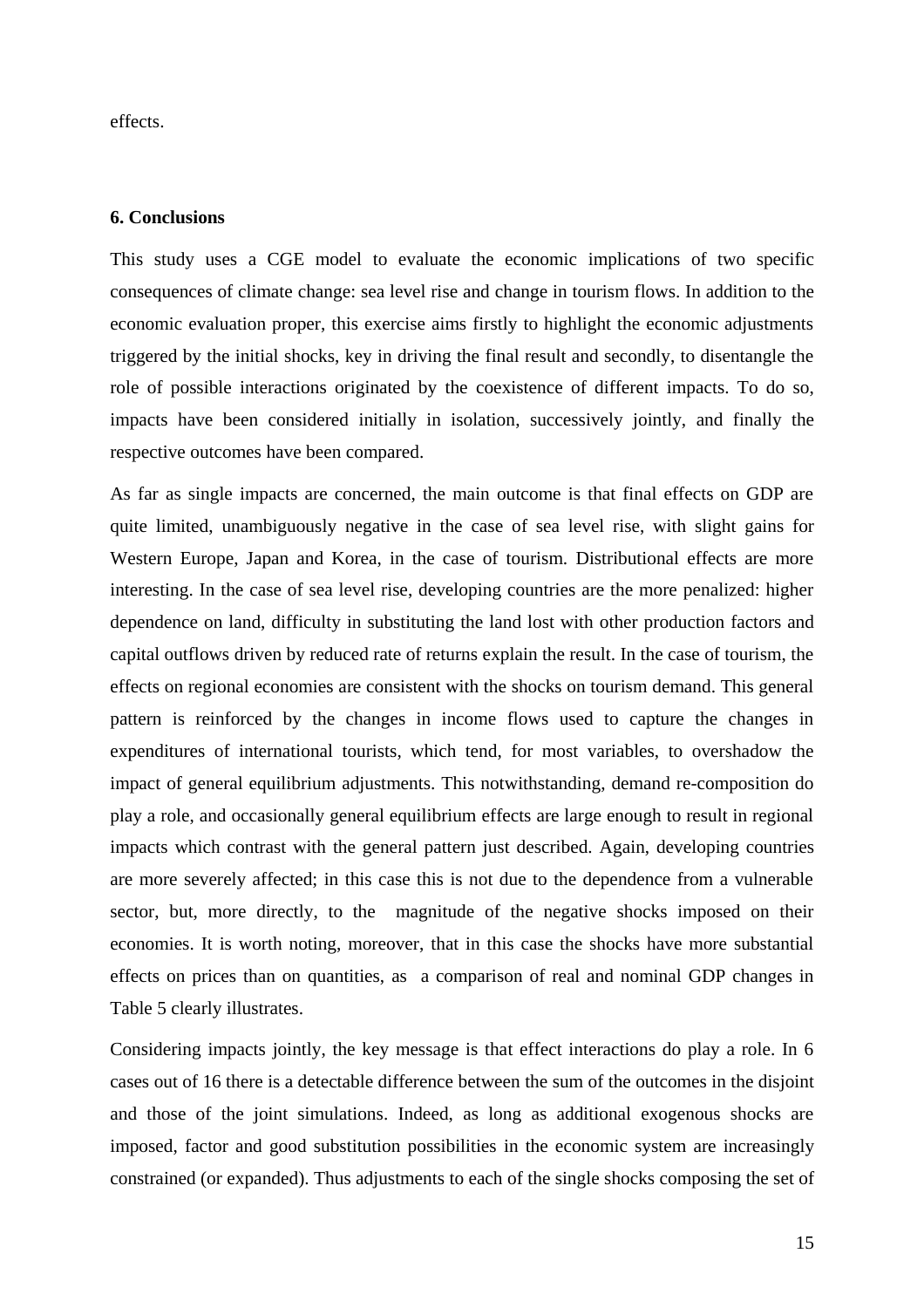the joint perturbations become more (or less) costly than they would be if only one shock at a time were considered.

Finally, it has been also possible to determine the relative contribution of the different impacts to the final results. In economic terms, changes in tourism flows seem to be substantially more important than land loss. The change in demand scale and demand recomposition affecting the important sector of market services is by far more relevant than the relatively small supply side shock on land which prevalently affects agricultural industries.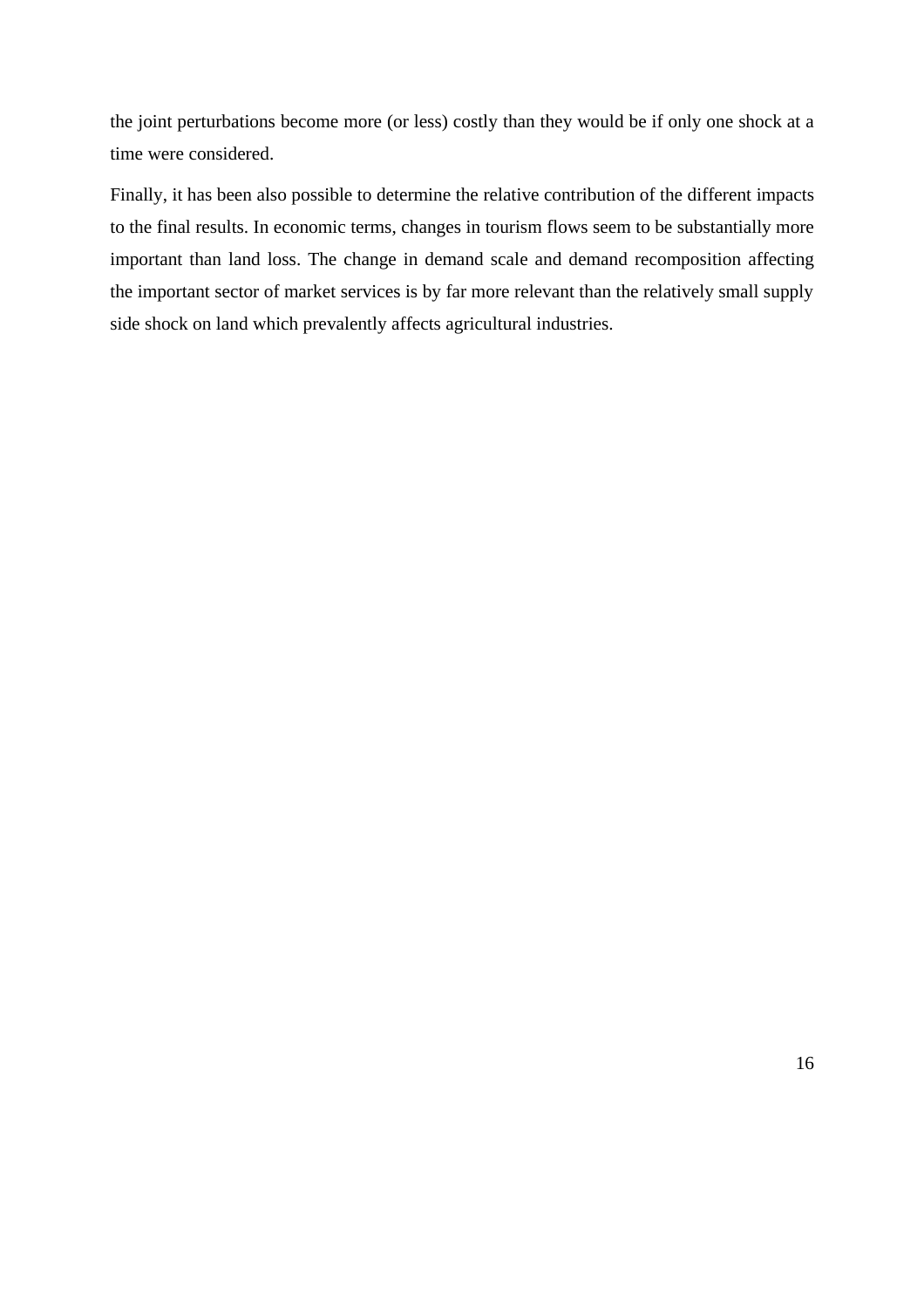# **References**

Berrittella, M., Bigano, A., Roson, R. and R.S.J. Tol (forthcoming), "A general equilibrium analysis of climate change impacts on tourism", *Tourism Management*.

Bijlsma, L., Ehler, C. N., Klein, R. J. T., Kulshrestha, S. M., McLean, R. F., Mimura, N., Nicholls, R. J., Nurse, L. A., Perez Nieto, H., Stakhiv, E. Z., Turner, R. K., & Warrick, R. A. (1996), "Coastal Zones and Small Islands," in *Climate Change 1995: Impacts, Adaptations and Mitigation of Climate Change: Scientific-Technical Analyses -- Contribution of Working Group II to the Second Assessment Report of the Intergovernmental Panel on Climate Change*, 1 edn, R. T. Watson, M. C. Zinyowera, & R. H. Moss, eds. (eds.), Cambridge University Press, Cambridge, pp. 289-324.

Bigano, A., J.M. Hamilton and R.S.J. Tol (2005), *The Impact of Climate Change on Domestic and International Tourism: A Simulation Study*, Research unit Sustainability and Global Change FNU-58, Hamburg University and Centre for Marine and Atmospheric Science, Hamburg.

Bosello, F., Lazzarin, M., Roson, R. and R.S.J. Tol (2004), "Economy-wide estimates of climate change implications: sea-level rise", FEEM Note di Lavoro 96.04.

Burniaux J-M., Truong, T.P., (2002) *GTAP-E: An Energy-Environmental Version of the GTAP Model*, GTAP Technical Paper n.16 (www.gtap.org).

Darwin, R. F. and Tol, R. S. J. (2001), "Estimates of the Economic Effects of Sea Level Rise", *Environmental and Resource Economics*, 19, 113-129.

Deke, O., Hooss, K. G., Kasten, C., Klepper, G., & Springer, K. 2001, *Economic Impact of Climate Change: Simulations with a Regionalized Climate-Economy Model*, Kiel Institute of World Economics, Kiel, 1065.

Dixon, P. and Rimmer, M., (2002) *Dynamic General Equilibrium Modeling for Forecasting and Policy*, North Holland.

Fankhauser, S. (1994), "Protection vs. Retreat -- The Economic Costs of Sea Level Rise", *Environment and Planning A*, 27, 299-319.

Fankhauser, S. and R.S.J. Tol (1996), 'Recent Advancements in the Economic Assessment of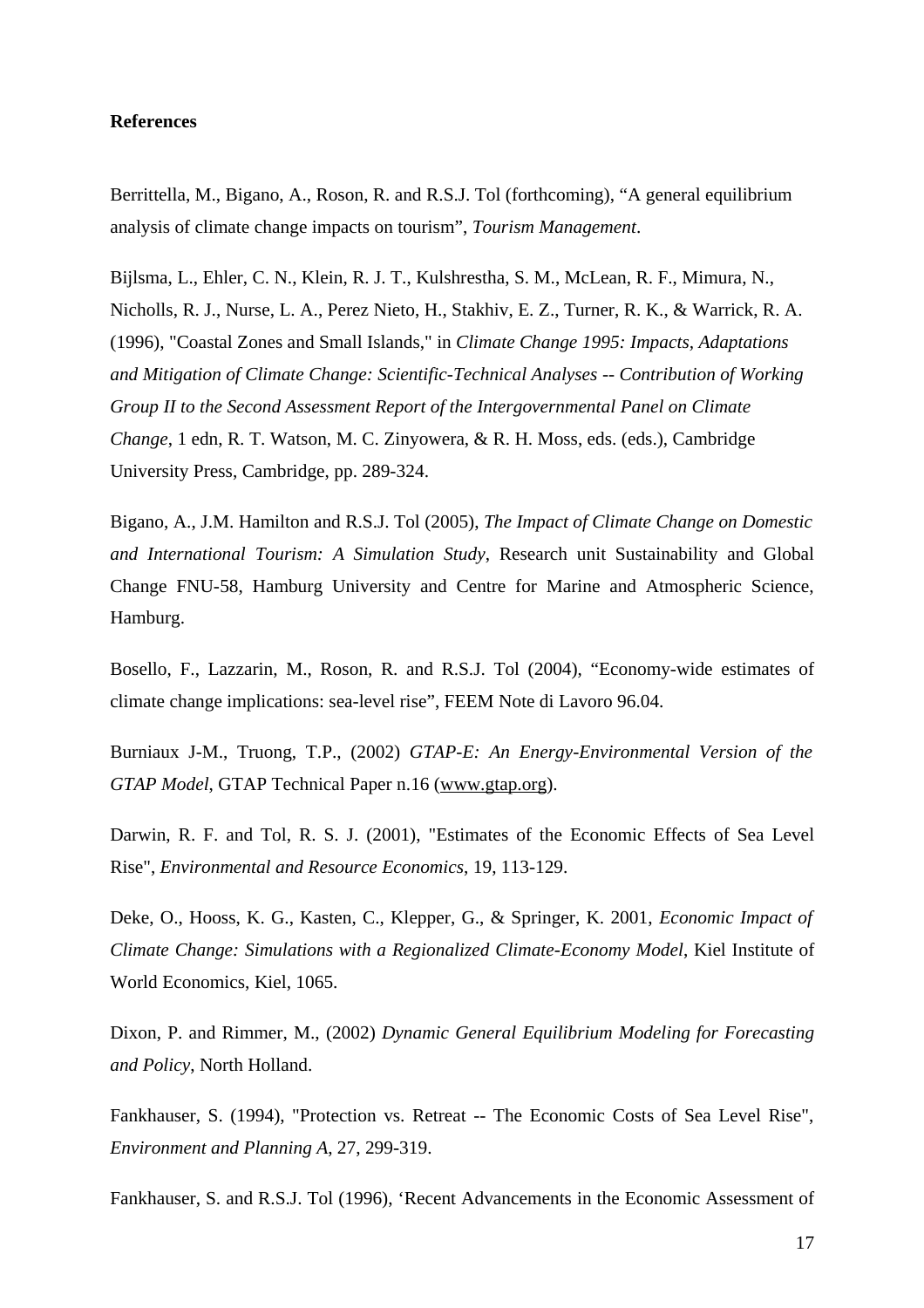Climate Change Costs', *Energy Policy*, **24** (7), 665-673.

Fankhauser, S. and R.S.J. Tol (2005), 'On Climate Change and Economic Growth', *Resource and Energy Economics*, **27**, 1-17.

Hamilton, J.M., D.J. Maddison and R.S.J. Tol (2005), 'Climate Change and International Tourism: A Simulation Study'*, Global Environmental Change*, 15 (3), 253-266*.*

Hertel, T.W., (1996) *Global Trade Analysis: Modeling and applications*, Cambridge University Press.

Hertel, T.W., Tsigas, M. (2002), GTAP Data Base Documentation, Chapter 18.c "Primary Factors Shares" (www.gtap.org).

Hoozemans, F. M. J., Marchand, M., & Pennekamp, H. A. 1993, *A Global Vulnerability Analysis: Vulnerability Assessment for Population, Coastal Wetlands and Rice Production and a Global Scale (second, revised edition)*, Delft Hydraulics, Delft.

IMAGE (2001), *The IMAGE 2.2 Implementation of the SRES Scenarios*, RIVM CD-ROM Publication 481508018, Bilthoven, The Netherlands.

Jorgenson, D.W., Goettle, R.J., Hurd, B.H. and Smith, J.B. (2004), US Market Consequences of Global Climate Change, Pew Center on Global Climate Change, Washington, D.C.

Kemfert, C. (2002), "An Integrated Assessment Model of Economy-Energy-Climate – The Model Wiagem", *Integrated Assessment*, **3** (4), 281-298.

McKibbin, W.J, Wilcoxen, P.J., (1998) The Theoretical and Empirical Structure of the GCubed Model, *Economic Modelling*, vol. 16(1), pp. 123–48.

Nakicenovic N. and Swart, R.J. (2000) *Emissions Scenarios 2000 – Special Report of the Intergovernmental Panel on Climate Change*, Cambridge University Press, Cambridge.

Roson, R. (2003), *Modelling the Economic Impact of Climate Change*, EEE working paper n.9, ICTP, 2003, and proceedings of the 2003 EcoMod Conference, Istanbul, July 2003.

Roson, R. and R.S.J. Tol (2006), 'An Integrated Assessment Model of Economy-Energy-Climate – The Model Wiagem: A Comment', *The Integrated Assessment Journal*, 6 (1), 75- 82.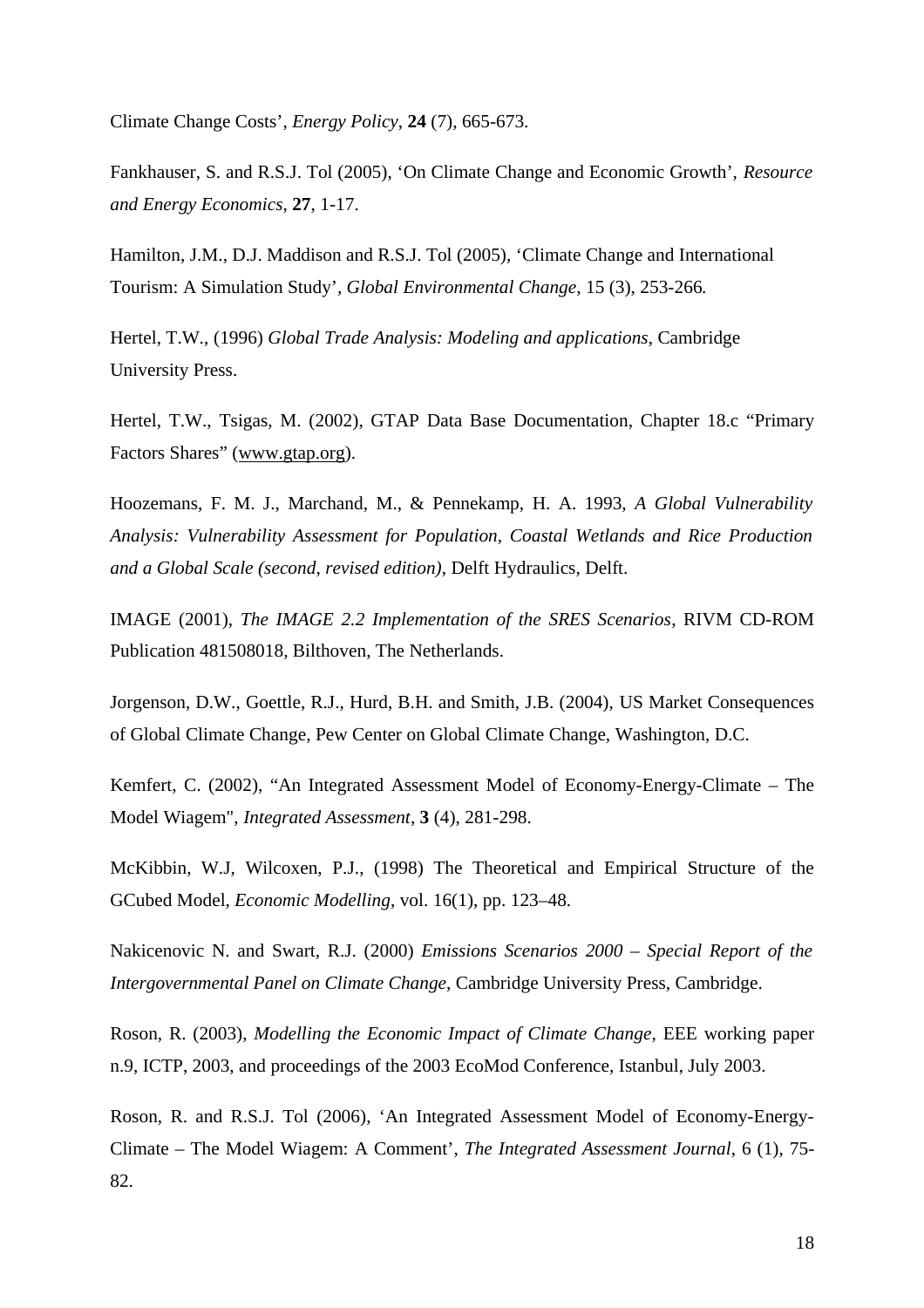Schlesinger, M.E. and L.A. Williams (1998), Country-Specific Model for Intertemporal Climate, Electric Power Research Institute, Palo Alto.

Tol, R. S. J. (2002), "Estimates of the Damage Costs of Climate Change - Part 1: Benchmark Estimates", *Environmental and Resource Economics*, 21, 47-73.

Tol, R.S.J. (2005), 'The Marginal Damage Costs of Carbon Dioxide Emissions: An Assessment of the Uncertainties', *Energy Policy,* **33** (16), 2064-2074.

Tol, R.S.J., S. Fankhauser, R.G. Richels and J.B. Smith (2000), 'How Much Damage Will Climate Change Do? Recent Estimates', *World Economics,* **1** (4), 179-206.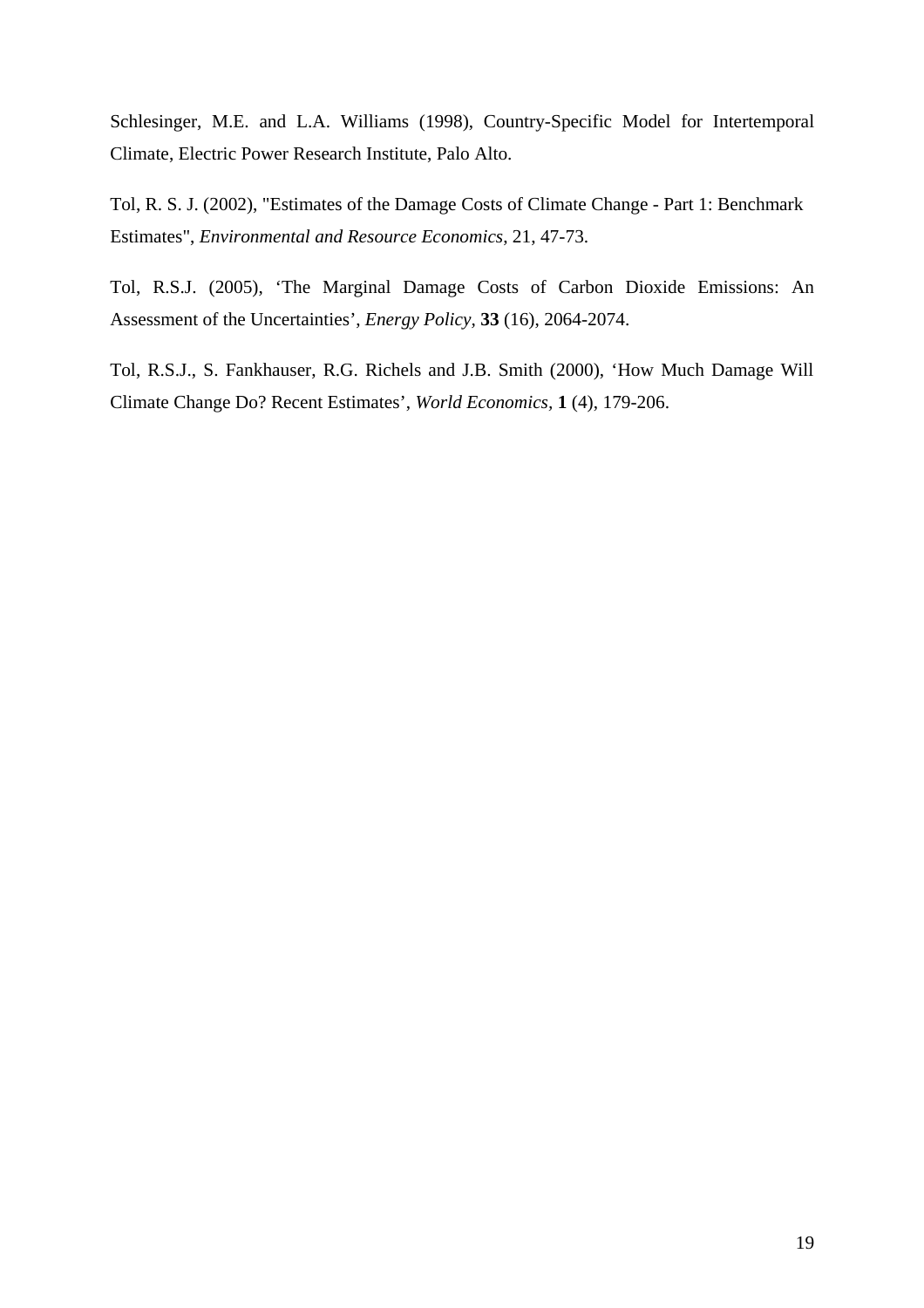# **Tables and Figures**

|            | <b>SLR&amp;TOU</b><br>(1) | <b>TOU</b><br>(2) | % Difference<br>$(1)-(2)$ |
|------------|---------------------------|-------------------|---------------------------|
| USA        | $-0.866$                  | $-0.874$          | $-0.870$                  |
| CAN        | 0.506                     | 0.459             | 10.211                    |
| WEU        | 0.941                     | 0.883             | 6.615                     |
| <b>JPK</b> | 5.516                     | 5.639             | $-2.176$                  |
| ANZ        | $-1.514$                  | $-1.530$          | $-1.040$                  |
| EEU        | $-3.124$                  | $-3.172$          | $-1.485$                  |
| FSU        | $-0.002$                  | $-0.024$          | -93.305                   |
| <i>MDE</i> | $-5.951$                  | $-5.974$          | $-0.385$                  |
| CAM        | $-5.527$                  | $-5.519$          | 0.156                     |
| SAM        | $-1.513$                  | $-1.521$          | $-0.552$                  |
| SAS        | $-1.529$                  | $-1.532$          | $-0.228$                  |
| <b>SEA</b> | $-5.412$                  | $-5.452$          | $-0.728$                  |
| <b>CHI</b> | $-7.043$                  | $-6.777$          | 3.927                     |
| <b>NAF</b> | $-3.215$                  | $-3.204$          | 0.359                     |
| SSA        | $-3.057$                  | $-3.068$          | $-0.349$                  |
| <b>ROW</b> | $-12.265$                 | $-12.251$         | 0.115                     |

#### Tab 1: Market services demand

All values, expressed as % changes w.r.t. 2050 baseline "without climate change"

|            | Land        |         | <b>Direct costs: value</b><br>of land lost |            | <b>Terms</b> | Invest.  | CO <sub>2</sub> |
|------------|-------------|---------|--------------------------------------------|------------|--------------|----------|-----------------|
|            | <b>loss</b> | $ml$ \$ | as % of<br><b>GDP</b>                      | <b>GDP</b> | of Trade     | flows    | Emiss.          |
| <b>USA</b> | $-0.052$    | 121     | 0.0002                                     | $-0.0013$  | $-0.016$     | 0.015    | $-0.002$        |
| CAN        | $-0.002$    | 72      | 0.0017                                     | $-0.0004$  | 0.029        | 0.032    | 0.001           |
| WEU        | $-0.029$    | 298     | 0.0005                                     | $-0.0019$  | $-0.005$     | 0.016    | $-0.002$        |
| JPK        | $-0.141$    | 146     | 0.0004                                     | $-0.0018$  | 0.006        | 0.011    | 0.025           |
| ANZ        | $-0.010$    | 237     | 0.0075                                     | $-0.0008$  | 0.081        | 0.010    | 0.004           |
| EEU        | $-0.041$    | 45      | 0.0016                                     | $-0.0047$  | $-0.001$     | -0.037   | $-0.004$        |
| <b>FSU</b> | 0.000       | 0       | 0.0000                                     | $-0.0007$  | $-0.005$     | 0.010    | 0.007           |
| <b>MDE</b> | $-0.007$    | 75      | 0.0011                                     | $-0.0045$  | 0.000        | $-0.001$ | 0.007           |
| CAM        | $-0.120$    | 182     | 0.0049                                     | $-0.0098$  | 0.052        | $-0.023$ | $-0.005$        |
| SAM        | $-0.041$    | 647     | 0.0043                                     | $-0.0007$  | 0.102        | 0.020    | 0.003           |
| SAS        | $-0.396$    | 6000    | 0.1180                                     | $-0.0649$  | 0.078        | $-0.212$ | $-0.065$        |
| SEA        | $-0.839$    | 14913   | 0.1475                                     | $-0.1092$  | $-0.032$     | $-0.357$ | $-0.150$        |
| <b>CHI</b> | $-0.091$    | 579     | 0.0063                                     | $-0.0303$  | $-0.060$     | $-0.236$ | $-0.066$        |
| <b>NAF</b> | $-0.039$    | 1120    | 0.0548                                     | $-0.0036$  | 0.012        | 0.039    | $-0.012$        |
| SSA        | $-0.130$    | 8869    | 0.2359                                     | $-0.0094$  | 0.100        | $-0.029$ | $-0.009$        |
| <b>ROW</b> | $-0.167$    | 188     | 0.0220                                     | $-0.0189$  | $-0.020$     | $-0.086$ | $-0.027$        |

Tab. 2: Sea-Level rise: main economic indicators

All values, except direct costs, expressed as % changes w.r.t. 2050 baseline "without climate change".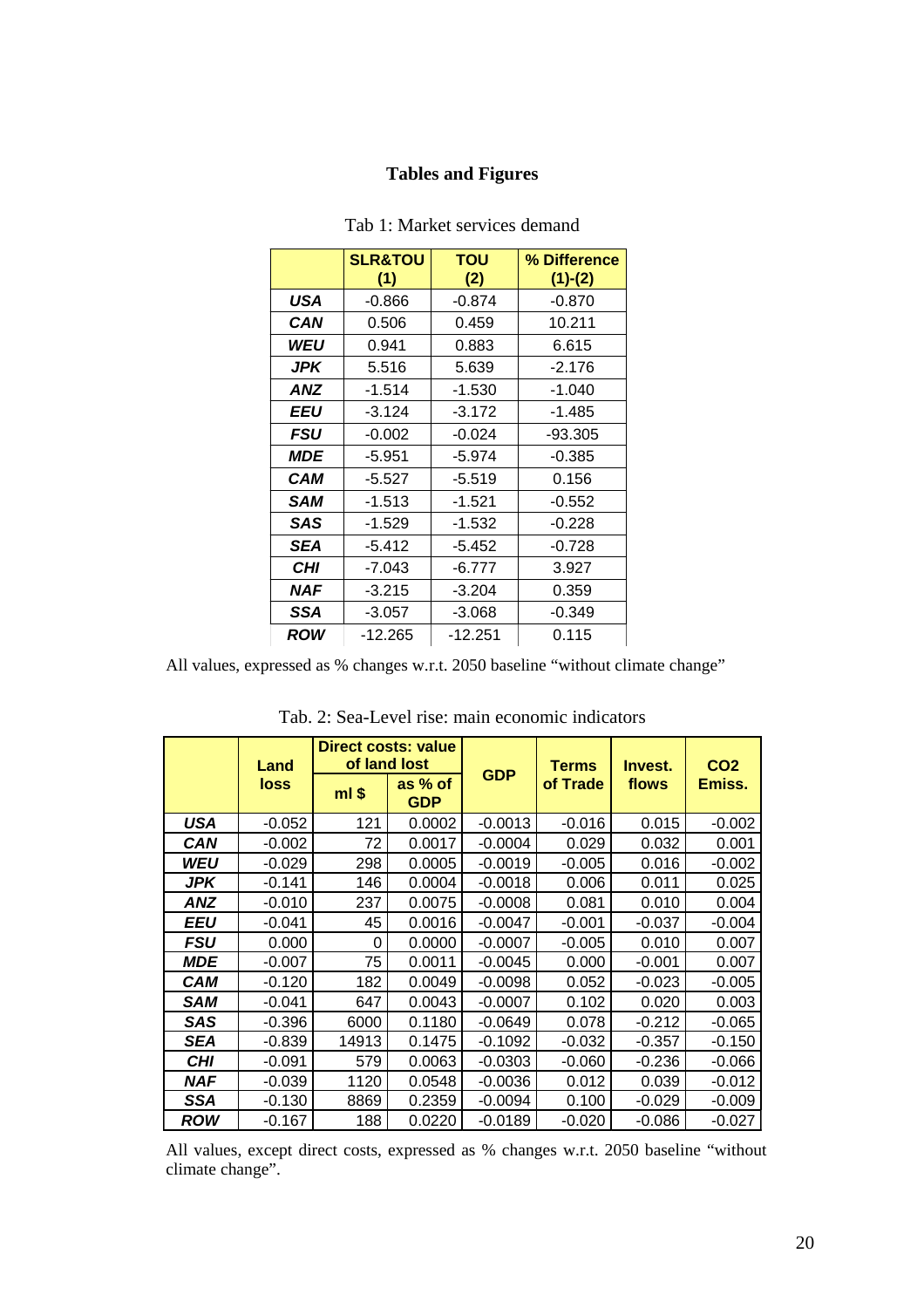|                   | Land  | Labour   | <b>Capital</b> |
|-------------------|-------|----------|----------------|
| USA               | 0.684 | $-0.034$ | $-0.034$       |
| CAN               | 0.822 | $-0.013$ | $-0.009$       |
| WEU               | 0.608 | $-0.035$ | $-0.036$       |
| JPK               | 1.132 | $-0.034$ | $-0.035$       |
| <b>ANZ</b>        | 0.967 | $-0.022$ | $-0.028$       |
| EEU               | 0.629 | $-0.074$ | $-0.079$       |
| FSU               | 0.613 | $-0.038$ | $-0.040$       |
| <i><b>MDE</b></i> | 0.998 | $-0.035$ | -0.044         |
| CAM               | 0.806 | $-0.053$ | $-0.059$       |
| <b>SAM</b>        | 0.742 | 0.005    | 0.007          |
| SAS               | 1.420 | $-0.285$ | $-0.292$       |
| SEA               | 2.372 | $-0.468$ | $-0.504$       |
| CHI               | 0.521 | $-0.235$ | $-0.260$       |
| NAF               | 0.795 | $-0.002$ | 0.016          |
| SSA               | 1.034 | $-0.055$ | $-0.062$       |
| <b>ROW</b>        | 0.885 | -0.162   | -0.169         |

Tab. 3: Sea-level rise: price of primary inputs by region

All values expressed as % changes w.r.t. 2050 baseline "without climate change".

Tab. 4: Sea-level rise: world price index by industry

| Rice               | 0.880    |
|--------------------|----------|
| Wheat              | 0.340    |
| <b>CerCrops</b>    | 0.455    |
| <b>VegFruits</b>   | 0.465    |
| <b>Animals</b>     | 0.392    |
| <b>Forestry</b>    | $-0.116$ |
| <b>Fishing</b>     | $-0.073$ |
| Coal               | $-0.045$ |
| Oil                | $-0.035$ |
| Gas                | $-0.057$ |
| Oil Pcts           | $-0.040$ |
| <b>Electricity</b> | $-0.058$ |
| Water              | $-0.044$ |
| En Int Ind         | $-0.038$ |
| Oth Ind            | 0.038    |
| MServ              | -0.040   |
| NMServ             | -0.037   |

All values expressed as % changes w.r.t. 2050 baseline "without climate change".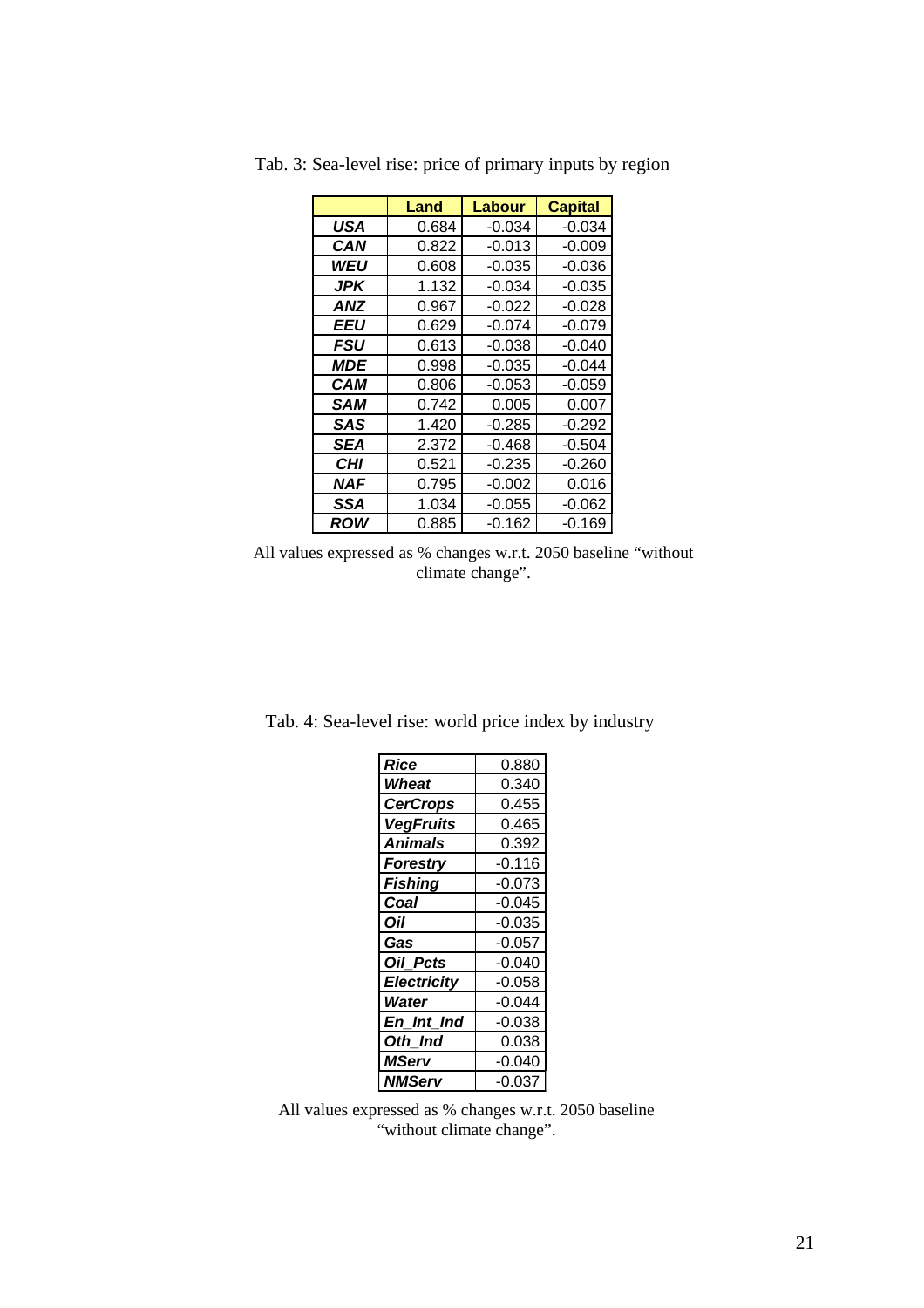|            |                | <b>Market services</b><br>demand | <b>Other</b><br>goods/servi | Income<br>transfers | Real       | <b>Nominal</b> | <b>Terms of</b> | Invest.      | CO <sub>2</sub> |
|------------|----------------|----------------------------------|-----------------------------|---------------------|------------|----------------|-----------------|--------------|-----------------|
|            | <b>Imposed</b> | Endogeno<br><b>us</b>            | ces dem.                    | $%$ of<br>GDP)      | <b>GDP</b> | <b>GDP</b>     | Trade           | <b>Flows</b> | Emiss.          |
| <b>USA</b> | $-0.874$       | $-1.259$                         | 1.457                       | $-0.365$            | $-0.0015$  | $-0.857$       | $-0.511$        | $-0.626$     | 0.702           |
| CAN        | 0.459          | 0.755                            | $-1.381$                    | 0.211               | $-0.0004$  | $-0.007$       | 0.420           | $-0.116$     | $-0.128$        |
| WEU        | 0.883          | 1.357                            | $-2.287$                    | 0.378               | 0.0556     | 0.341          | 0.331           | 0.238        | $-0.064$        |
| <b>JPK</b> | 5.639          | 8.096                            | $-14.760$                   | 2.779               | $-0.1768$  | 4.201          | 3.768           | 3.810        | $-2.106$        |
| ANZ        | $-1.530$       | $-2.096$                         | 3.475                       | $-0.696$            | 0.0493     | $-0.846$       | $-0.063$        | $-0.654$     | 2.012           |
| EEU        | $-3.172$       | $-4.683$                         | 3.255                       | $-1.169$            | $-0.1068$  | $-1.726$       | $-0.803$        | $-0.999$     | 1.131           |
| <b>FSU</b> | $-0.024$       | $-0.073$                         | 0.052                       | $-0.011$            | $-0.0311$  | $-0.543$       | $-0.135$        | $-0.390$     | $-0.004$        |
| <b>MDE</b> | $-5.974$       | $-8.600$                         | 8.295                       | $-2.074$            | 0.0030     | $-3.070$       | $-2.279$        | $-1.960$     | 1.919           |
| CAM        | $-5.519$       | $-7.980$                         | 7.518                       | $-2.387$            | $-0.1139$  | $-2.644$       | $-1.030$        | $-1.805$     | 1.844           |
| <b>SAM</b> | $-1.521$       | $-2.015$                         | 1.583                       | $-0.558$            | $-0.0027$  | $-1.337$       | $-0.100$        | $-1.161$     | 0.636           |
| <b>SAS</b> | $-1.532$       | $-1.794$                         | 1.102                       | $-0.453$            | 0.0251     | $-0.394$       | 0.596           | $-0.507$     | 0.404           |
| <b>SEA</b> | $-5.452$       | $-7.057$                         | 6.854                       | $-1.629$            | $-0.0324$  | $-1.382$       | $-0.825$        | $-0.620$     | 1.365           |
| CHI        | $-6.777$       | $-8.020$                         | 2.731                       | $-1.129$            | $-0.0442$  | $-0.641$       | $-1.127$        | $-0.854$     | $-0.149$        |
| <b>NAF</b> | $-3.204$       | $-4.179$                         | 1.314                       | $-0.646$            | $-0.1614$  | $-1.039$       | $-0.795$        | $-0.640$     | 0.164           |
| <b>SSA</b> | $-3.068$       | $-4.122$                         | 2.993                       | $-1.053$            | $-0.0079$  | $-1.333$       | $-0.359$        | $-0.951$     | 1.095           |
| <b>ROW</b> | $-12.251$      | $-18.984$                        | 17.001                      | $-5.990$            | $-0.5330$  | $-9.864$       | $-7.522$        | $-7.852$     | 4.209           |

Tab. 5: Tourism: main economic indicators

All values, except income transfers, expressed as % changes w.r.t. 2050 baseline "without climate change".

|                   | Land      | Labour   | <b>Capital</b> |
|-------------------|-----------|----------|----------------|
| USA               | 5.443     | $-0.974$ | $-1.070$       |
| CAN               | 4.463     | $-0.068$ | $-0.125$       |
| WEU               | 1.343     | 0.296    | 0.412          |
| <b>JPK</b>        | $-24.950$ | 5.080    | 5.126          |
| ANZ               | 6.277     | $-1.127$ | $-1.194$       |
| <b>EEU</b>        | 7.731     | $-2.404$ | $-2.569$       |
| <b>FSU</b>        | 4.145     | $-0.598$ | $-0.729$       |
| <i><b>MDE</b></i> | 17.249    | $-4.060$ | $-3.500$       |
| CAM               | 10.249    | $-4.139$ | $-3.461$       |
| SAM               | 6.656     | $-1.866$ | $-1.745$       |
| SAS               | 4.298     | -1.278   | $-1.172$       |
| SEA               | 9.197     | $-3.068$ | $-2.869$       |
| CHI               | 5.042     | $-3.326$ | $-3.508$       |
| NAF               | 6.912     | $-1.289$ | $-1.026$       |
| SSA               | 8.491     | $-2.555$ | $-1.973$       |
| ROW               | 34.194    | -14.494  | -15.333        |

Tab.6: Tourism: price of primary inputs by region

All values expressed as % changes w.r.t. 2050 baseline "without climate change".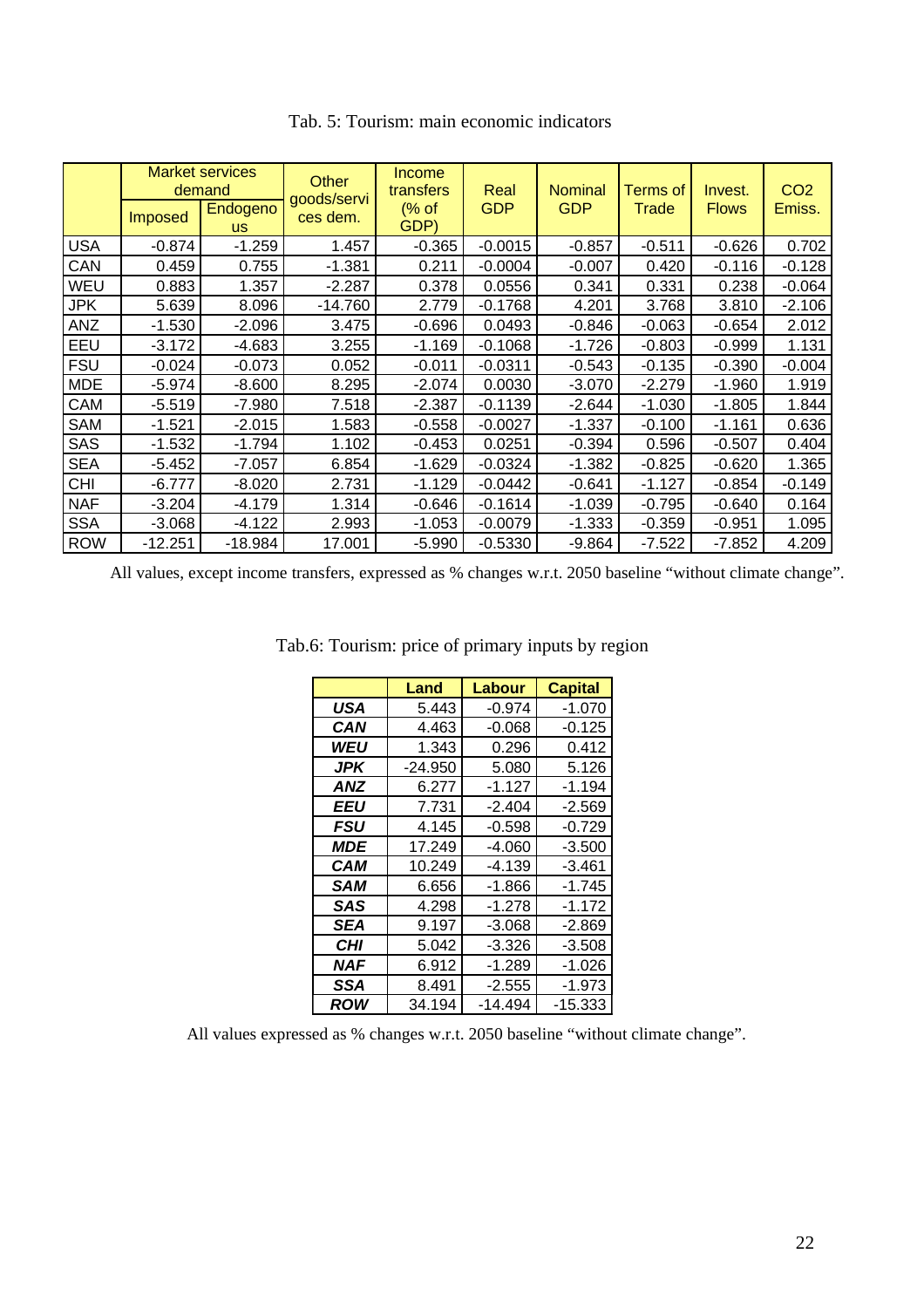|            | <b>SLR&amp;TOU</b> | <b>SLR</b> | <b>TOU dia</b> |
|------------|--------------------|------------|----------------|
| USA        | 6.111              | 0.684      | 5.392          |
| CAN        | 5.213              | 0.822      | 4.362          |
| WEU        | 1.773              | 0.608      | 1.147          |
| JPK        | $-23.550$          | 1.132      | $-24.427$      |
| ANZ        | 7.239              | 0.967      | 6.232          |
| EEU        | 8.264              | 0.629      | 7.594          |
| FSU        | 4.684              | 0.613      | 4.039          |
| <b>MDE</b> | 18.199             | 0.998      | 17.082         |
| CAM        | 11.065             | 0.806      | 10.198         |
| SAM        | 7.378              | 0.742      | 6.589          |
| SAS        | 5.747              | 1.420      | 4.270          |
| SEA        | 11.661             | 2.372      | 9.125          |
| CHI        | 5.687              | 0.521      | 5.155          |
| NAF        | 7.702              | 0.795      | 6.828          |
| <b>SSA</b> | 9.511              | 1.034      | 8.411          |
| ROW        | 35.257             | 0.885      | 34.210         |

# Tab 7: Land prices:

All values expressed as % changes w.r.t. 2050 baseline "without climate change".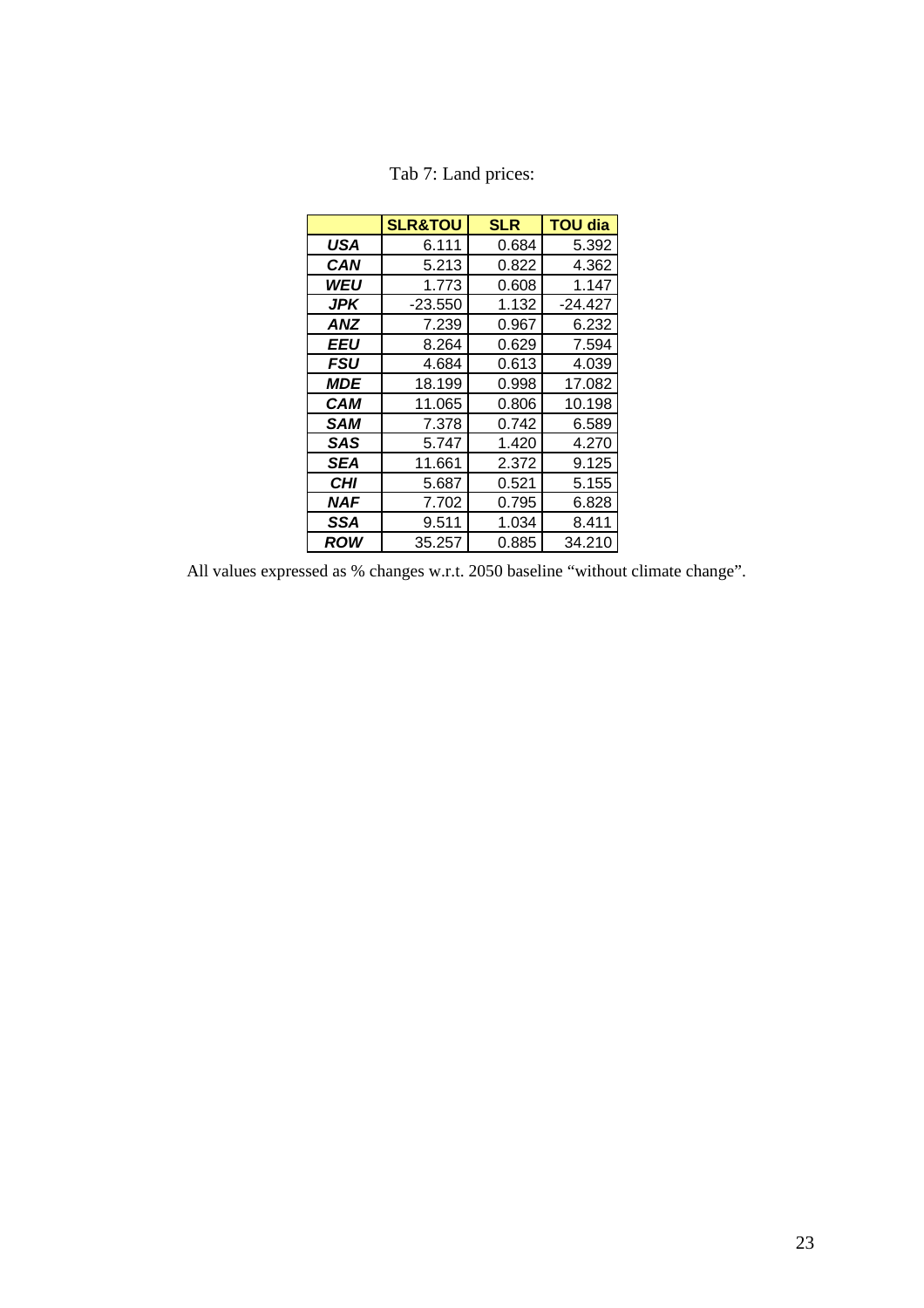Figure 1: real GDP (A)



Impacts on GDP (in % changes wrt 2050 baseline "without climate change") of sea level rise (SLR), tourism (TOU) and of sea level rise and tourism jointly (SLR&TOU) are measured on the left axis; the percentage difference between the sum of the first two and the third (%D SLR&TOU-SUM) is measured on the right axis.



Figure 2: real GDP (B)

Impacts on GDP (in % changes wrt 2050 baseline "without climate change") of sea level rise (SLR), tourism "diagnostic"(TOU dia) and of sea level rise and tourism jointly (SLR&TOU) are measured on the left axis; the percentage difference between the sum of the first two and the third (%D SLR&TOU-SUMD) is measured on the right axis.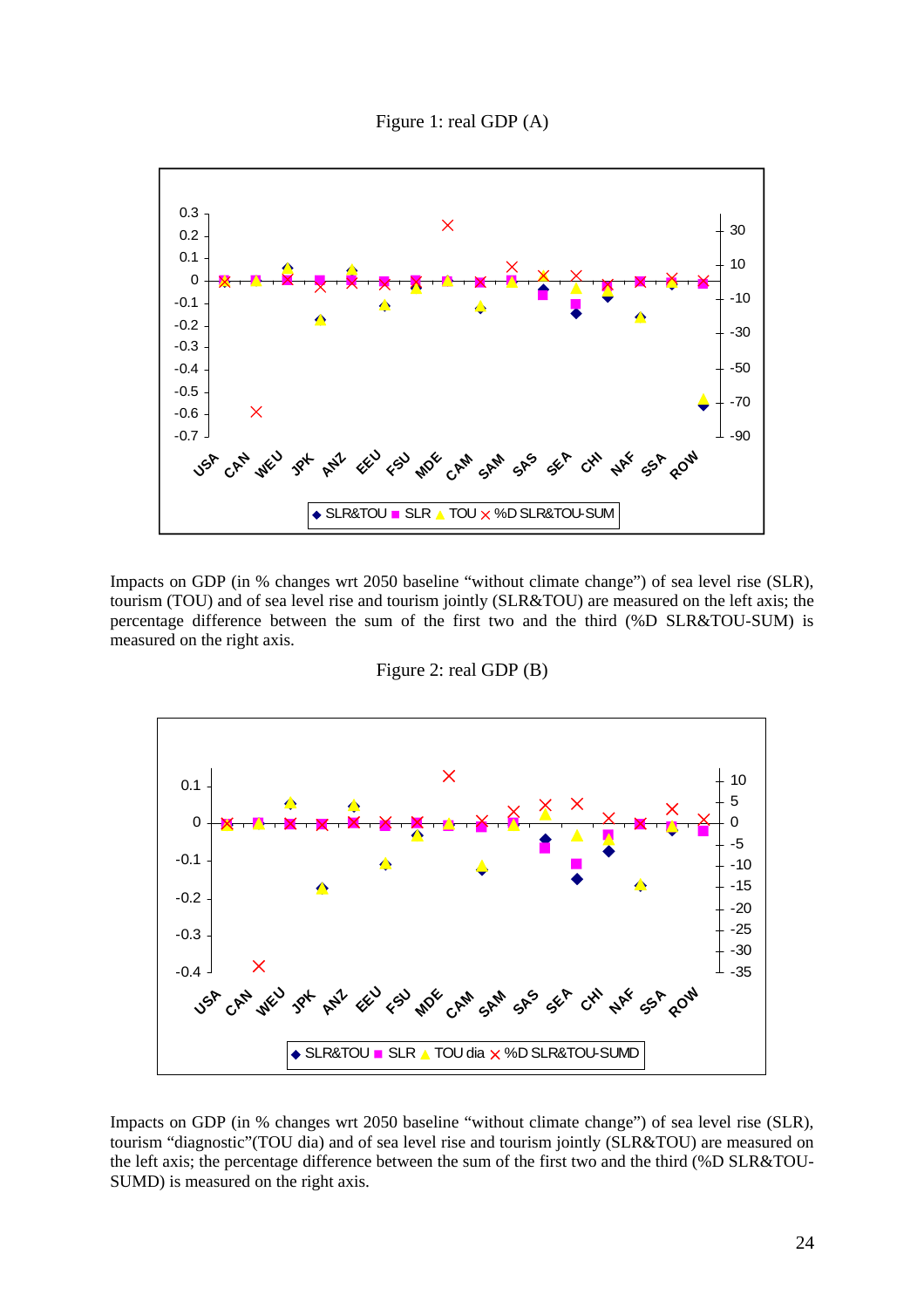



Figure 4: Real GDP. The impact of sea level rise when added to the impact of tourism relative to the impact of sea level rise

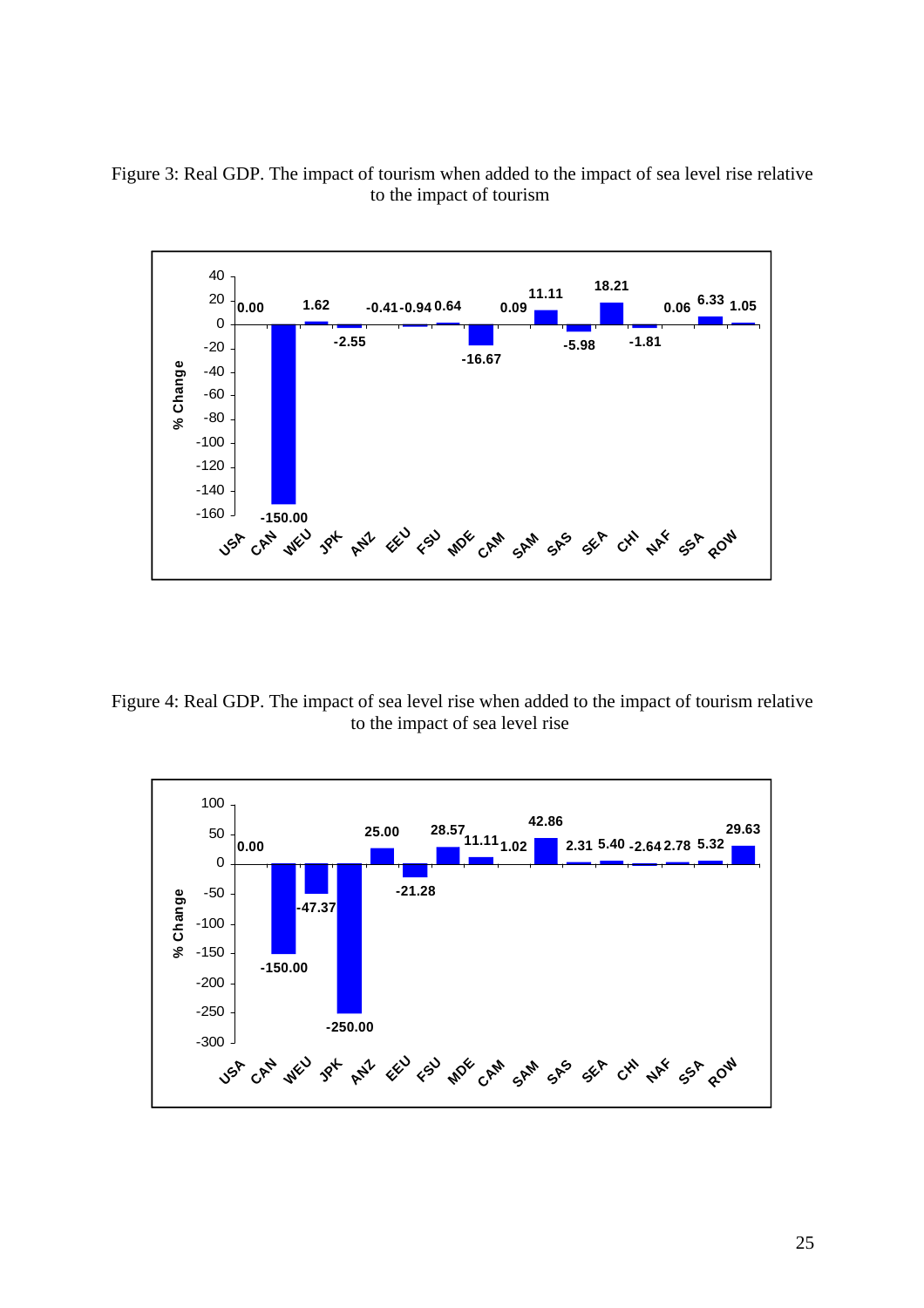# Appendix

# *A Concise Description of GTAP-EF Model Structure*

The GTAP model is a standard CGE static model, distributed with the GTAP database of the world economy (www.gtap.org).

The model structure is fully described in Hertel (1996), where the interested reader can also find various simulation examples. Over the years, the model structure has slightly changed, often because of finer industrial disaggregation levels achieved in subsequent versions of the database.

Burniaux and Truong (2002) developed a special variant of the model, called GTAP-E, best suited for the analysis of energy markets and environmental policies. Basically, the main changes in the basic structure are:

- energy factors are taken out from the set of intermediate inputs, allowing for more substitution possibilities, and are inserted in a nested level of substitution with capital;

- database and model are extended to account for  $CO<sub>2</sub>$  emissions, related to energy consumption.

The model described in this paper (GTAP-EF) is a further refinement of GTAP-E, in which more industries are considered. In addition, some model equations have been changed in specific simulation experiments. This appendix provides a concise description of the model structure.

As in all CGE models, GTAP-EF makes use of the Walrasian perfect competition paradigm to simulate adjustment processes, although the inclusion of some elements of imperfect competition is also possible.

Industries are modelled through a representative firm, minimizing costs while taking prices are given. In turn, output prices are given by average production costs. The production functions are specified via a series of nested CES functions, with nesting as displayed in the tree diagram of figure A1.

Notice that domestic and foreign inputs are not perfect substitutes, according to the so-called "Armington assumption", which accounts for - amongst others - product heterogeneity.

In general, inputs grouped together are more easily substitutable among themselves than with other elements outside the nest. For example, imports can more easily be substituted in terms of foreign production source, rather than between domestic production and one specific foreign country of origin. Analogously, composite energy inputs are more substitutable with capital than with other factors.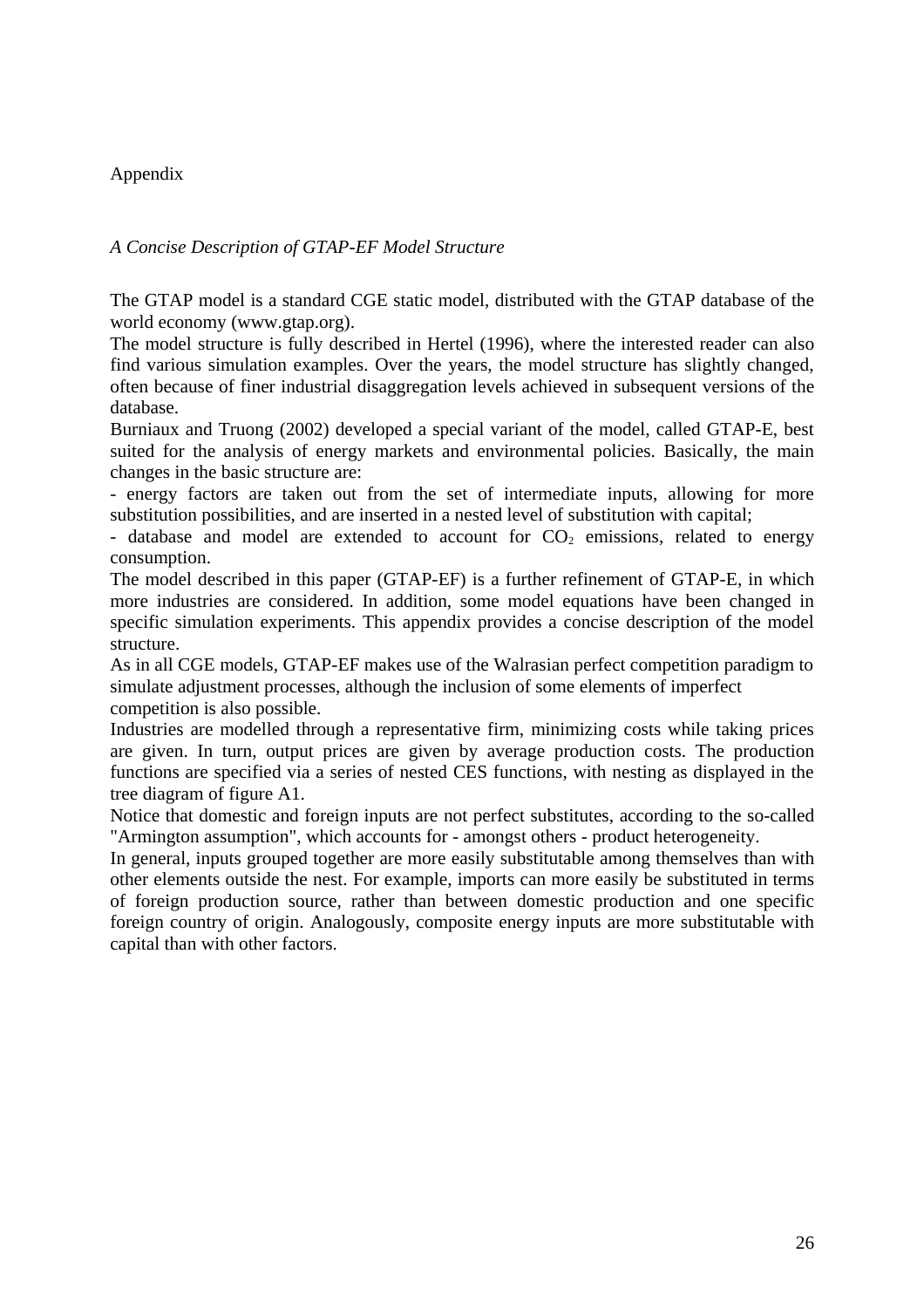

*Figure A1 – Nested tree structure for industrial production processes*

A representative consumer in each region receives income, defined as the service value of national primary factors (natural resources, land, labour, capital). Capital and labour are perfectly mobile domestically but immobile internationally. Land and natural resources, on the other hand, are industry-specific.

This income is used to finance the expenditure of three classes of expenditure: aggregate household consumption, public consumption and savings (figure A2). The expenditure shares are generally fixed, which amounts to saying that the top-level utility function has a Cobb-Douglas specification. Also notice that savings generate utility, and this can be interpreted as a reduced form of intertemporal utility.

Public consumption is split in a series of alternative consumption items, again according to a Cobb-Douglas specification. However, almost all expenditure is actually concentrated in one specific industry: Non-market Services.

Private consumption is analogously split in a series of alternative composite Armington aggregates. However, the functional specification used at this level is the Constant Difference in Elasticities form: a non-homothetic function, which is used to account for possible differences in income elasticities for the various consumption goods.

In the GTAP model and its variants, two industries are treated in a special way and are not related to any country, viz. international transport and international investment production.

International transport is a world industry, which produces the transportation services associated with the movement of goods between origin and destination regions, thereby determining the cost margin between f.o.b. and c.i.f. prices. Transport services are produced by means of factors submitted by all countries, in variable proportions.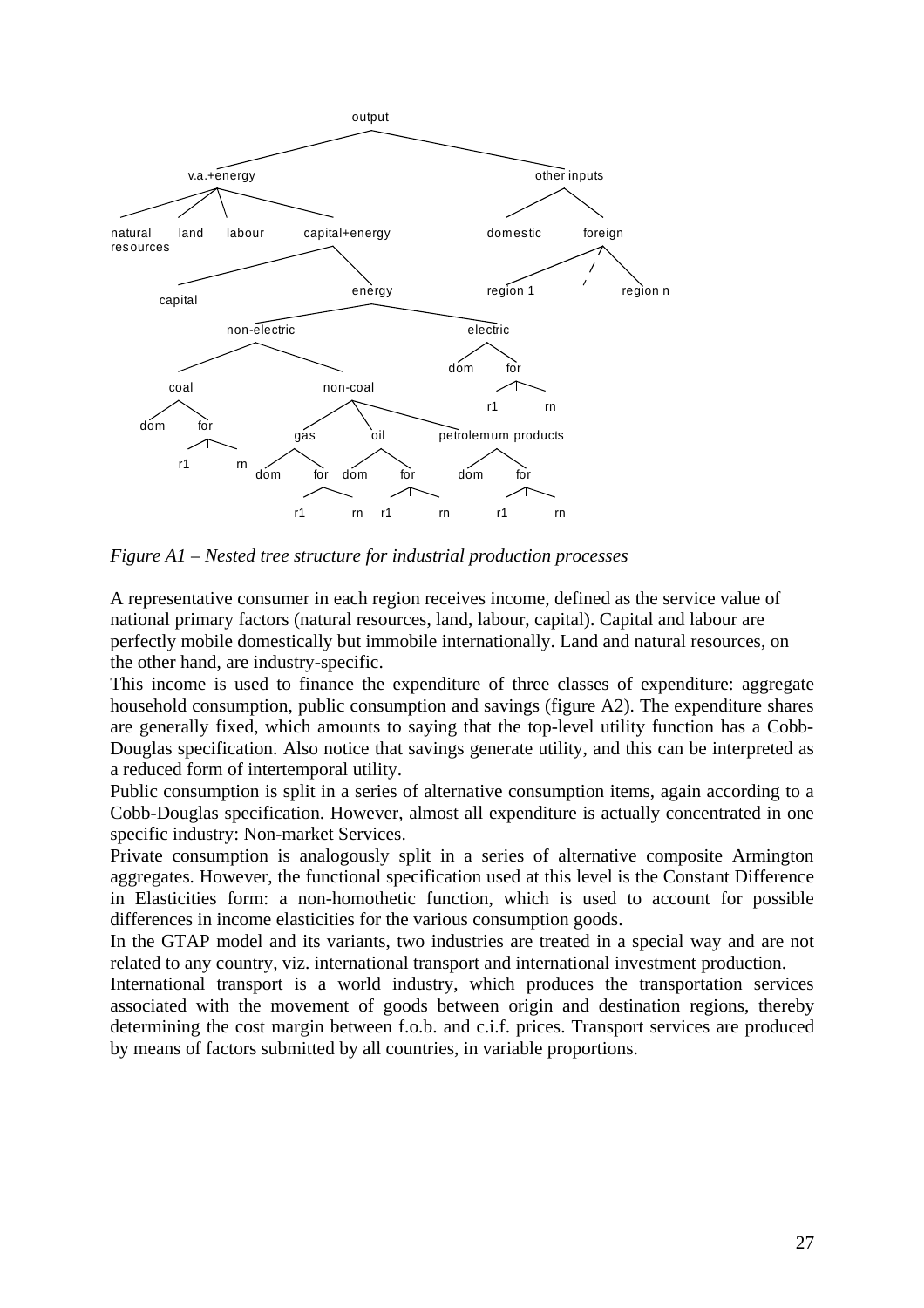

# **Figure A2 – Nested tree structure for final demand**

In a similar way, a hypothetical world bank collects savings from all regions and allocates investments so as to achieve equality of expected future rates of return. Expected returns are linked to current returns and are defined through the following equation:

$$
r_s^e = r_s^c \left(\frac{ke_s}{kb_s}\right)^{-\rho}
$$

where: *r* is the rate of return in region *s* (superscript *e* stands for expected, *c* for current ), *kb* is the capital stock level at the beginning of the year, *ke* is the capital stock at the end of the year, after depreciation and new investment have taken place.  $\rho$  is an elasticity parameter, possibly varying by region.

Future returns are determined, through a kind of adaptive expectations, from current returns, where it is also recognized that higher future stocks will lower future returns. The value assigned to the parameter  $\rho$  determines the actual degree of capital mobility in international markets.

Since the world bank sets investments so as to equalize expected returns, an international investment portfolio is created, where regional shares are sensitive to relative current returns on capital.

In this way, savings and investments are equalized at the international but not at the regional level. Because of accounting identities, any financial imbalance mirrors a trade deficit or surplus in each region.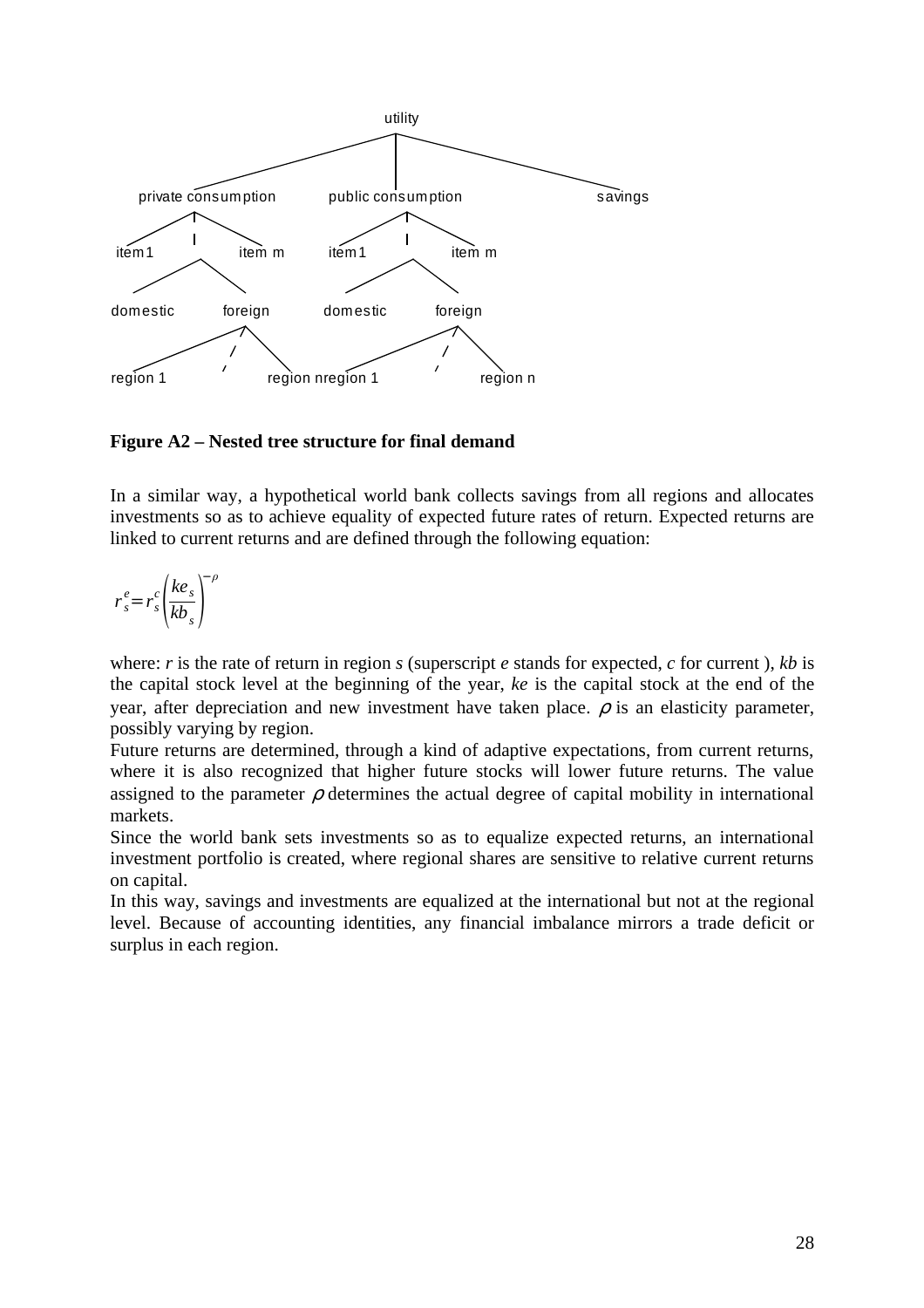#### **NOTE DI LAVORO DELLA FONDAZIONE ENI ENRICO MATTEI**

#### **Fondazione Eni Enrico Mattei Working Paper Series**

**Our Note di Lavoro are available on the Internet at the following addresses:** 

http://www.feem.it/Feem/Pub/Publications/WPapers/default.html

http://www.ssrn.com/link/feem.html

http://www.repec.org

http://agecon.lib.umn.edu

#### **NOTE DI LAVORO PUBLISHED IN 2006**

| <b>SIEV</b> | 1.2006  | Anna ALBERINI: Determinants and Effects on Property Values of Participation in Voluntary Cleanup Programs: |
|-------------|---------|------------------------------------------------------------------------------------------------------------|
|             |         | The Case of Colorado                                                                                       |
|             |         | Valentina BOSETTI, Carlo CARRARO and Marzio GALEOTTI: Stabilisation Targets, Technical Change and the      |
| <b>CCMP</b> | 2.2006  | Macroeconomic Costs of Climate Change Control                                                              |
| <b>CCMP</b> | 3.2006  | Roberto ROSON: Introducing Imperfect Competition in CGE Models: Technical Aspects and Implications         |
| <b>KTHC</b> | 4.2006  | Sergio VERGALLI: The Role of Community in Migration Dynamics                                               |
|             |         | Fabio GRAZI, Jeroen C.J.M. van den BERGH and Piet RIETVELD: Modeling Spatial Sustainability: Spatial       |
| <b>SIEV</b> | 5.2006  | Welfare Economics versus Ecological Footprint                                                              |
|             |         | Olivier DESCHENES and Michael GREENSTONE: The Economic Impacts of Climate Change: Evidence from            |
| <b>CCMP</b> | 6.2006  | <b>Agricultural Profits and Random Fluctuations in Weather</b>                                             |
| PRCG        | 7.2006  | Michele MORETTO and Paola VALBONESE: Firm Regulation and Profit-Sharing: A Real Option Approach            |
| <b>SIEV</b> | 8.2006  | Anna ALBERINI and Aline CHIABAI: Discount Rates in Risk v. Money and Money v. Money Tradeoffs              |
| <b>CTN</b>  | 9.2006  | Jon X. EGUIA: United We Vote                                                                               |
| <b>CTN</b>  | 10.2006 | Shao CHIN SUNG and Dinko DIMITRO: A Taxonomy of Myopic Stability Concepts for Hedonic Games                |
| <b>NRM</b>  | 11.2006 | <i>Fabio CERINA</i> (Ixxviii): Tourism Specialization and Sustainability: A Long-Run Policy Analysis       |
|             |         | Valentina BOSETTI, Mariaester CASSINELLI and Alessandro LANZA (Ixxviii): Benchmarking in Tourism           |
| <b>NRM</b>  | 12.2006 | Destination, Keeping in Mind the Sustainable Paradigm                                                      |
| <b>CCMP</b> | 13.2006 | Jens HORBACH: Determinants of Environmental Innovation - New Evidence from German Panel Data Sources       |
| <b>KTHC</b> | 14.2006 | Fabio SABATINI: Social Capital, Public Spending and the Quality of Economic Development: The Case of Italy |
| <b>KTHC</b> | 15.2006 | Fabio SABATINI: The Empirics of Social Capital and Economic Development: A Critical Perspective            |
| <b>CSRM</b> | 16.2006 | Giuseppe DI VITA: Corruption, Exogenous Changes in Incentives and Deterrence                               |
|             |         | Rob B. DELLINK and Marjan W. HOFKES: The Timing of National Greenhouse Gas Emission Reductions in          |
| <b>CCMP</b> | 17.2006 | the Presence of Other Environmental Policies                                                               |
| IEM         | 18.2006 | Philippe QUIRION: Distributional Impacts of Energy-Efficiency Certificates Vs. Taxes and Standards         |
| <b>CTN</b>  | 19.2006 | Somdeb LAHIRI: A Weak Bargaining Set for Contract Choice Problems                                          |
|             |         | Massimiliano MAZZANTI and Roberto ZOBOLI: Examining the Factors Influencing Environmental                  |
| <b>CCMP</b> | 20.2006 |                                                                                                            |
|             |         | Innovations                                                                                                |
| <b>SIEV</b> | 21.2006 | Y. Hossein FARZIN and Ken-ICHI AKAO: Non-pecuniary Work Incentive and Labor Supply                         |
|             |         | Marzio GALEOTTI, Matteo MANERA and Alessandro LANZA: On the Robustness of Robustness Checks of the         |
| <b>CCMP</b> | 22.2006 | <b>Environmental Kuznets Curve</b>                                                                         |
| NRM         | 23.2006 | Y. Hossein FARZIN and Ken-ICHI AKAO: When is it Optimal to Exhaust a Resource in a Finite Time?            |
|             |         | Y. Hossein FARZIN and Ken-ICHI AKAO: Non-pecuniary Value of Employment and Natural Resource                |
| <b>NRM</b>  | 24.2006 | Extinction                                                                                                 |
|             |         | Lucia VERGANO and Paulo A.L.D. NUNES: Analysis and Evaluation of Ecosystem Resilience: An Economic         |
| <b>SIEV</b> | 25.2006 | Perspective                                                                                                |
|             |         | Danny CAMPBELL, W. George HUTCHINSON and Riccardo SCARPA: Using Discrete Choice Experiments to             |
| <b>SIEV</b> | 26.2006 | Derive Individual-Specific WTP Estimates for Landscape Improvements under Agri-Environmental Schemes       |
|             |         | Evidence from the Rural Environment Protection Scheme in Ireland                                           |
|             |         | Vincent M. OTTO, Timo KUOSMANEN and Ekko C. van IERLAND: Estimating Feedback Effect in Technical           |
| <b>KTHC</b> | 27.2006 | <b>Change: A Frontier Approach</b>                                                                         |
| <b>CCMP</b> | 28.2006 | Giovanni BELLA: Uniqueness and Indeterminacy of Equilibria in a Model with Polluting Emissions             |
|             |         | Alessandro COLOGNI and Matteo MANERA: The Asymmetric Effects of Oil Shocks on Output Growth: A             |
| IEM         | 29.2006 | Markov-Switching Analysis for the G-7 Countries                                                            |
| <b>KTHC</b> | 30.2006 | Fabio SABATINI: Social Capital and Labour Productivity in Italy                                            |
| <b>ETA</b>  | 31.2006 | Andrea GALLICE (Ixxix): Predicting one Shot Play in 2x2 Games Using Beliefs Based on Minimax Regret        |
|             |         | Andrea BIGANO and Paul SHEEHAN: Assessing the Risk of Oil Spills in the Mediterranean: the Case of the     |
| IEM         | 32.2006 | Route from the Black Sea to Italy                                                                          |
|             |         | Rinaldo BRAU and Davide CAO (Ixxviii): Uncovering the Macrostructure of Tourists' Preferences. A Choice    |
| <b>NRM</b>  | 33.2006 | <b>Experiment Analysis of Tourism Demand to Sardinia</b>                                                   |
|             |         | Parkash CHANDER and Henry TULKENS: Cooperation, Stability and Self-Enforcement in International            |
| <b>CTN</b>  | 34.2006 | <b>Environmental Agreements: A Conceptual Discussion</b>                                                   |
| IEM         | 35.2006 | Valeria COSTANTINI and Salvatore MONNI: Environment, Human Development and Economic Growth                 |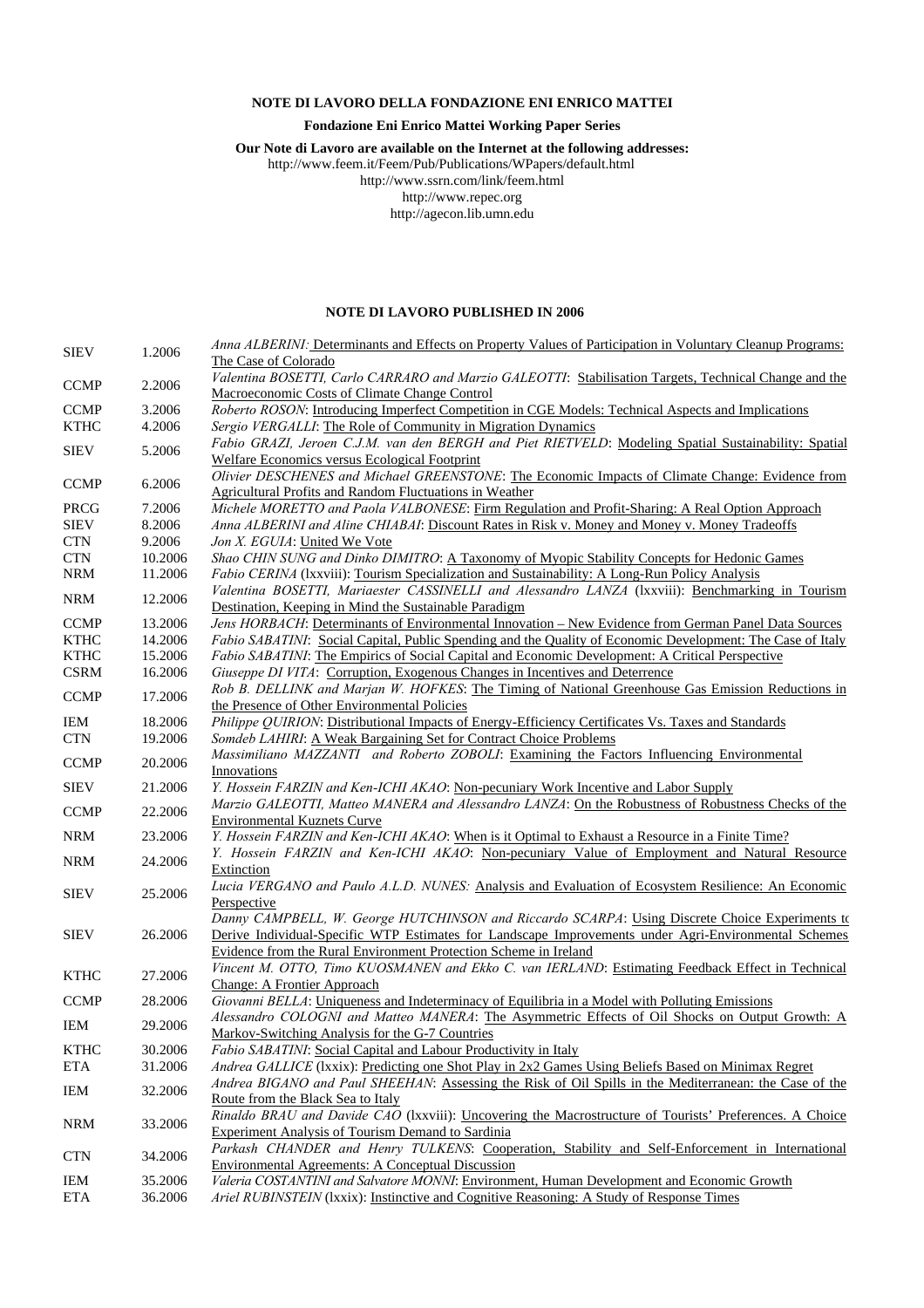| ETA                       | 37.2006            | Maria SALGADeO (Ixxix): Choosing to Have Less Choice                                                                                                                                                          |
|---------------------------|--------------------|---------------------------------------------------------------------------------------------------------------------------------------------------------------------------------------------------------------|
| <b>ETA</b>                | 38.2006            | Justina A.V. FISCHER and Benno TORGLER: Does Envy Destroy Social Fundamentals? The Impact of Relative                                                                                                         |
| <b>ETA</b>                | 39.2006            | <b>Income Position on Social Capital</b><br>Benno TORGLER, Sascha L. SCHMIDT and Bruno S. FREY: Relative Income Position and Performance: An<br><b>Empirical Panel Analysis</b>                               |
|                           |                    | Alberto GAGO, Xavier LABANDEIRA, Fidel PICOS And Miguel RODRIGUEZ: Taxing Tourism In Spain:                                                                                                                   |
| <b>CCMP</b>               | 40.2006            | <b>Results and Recommendations</b>                                                                                                                                                                            |
| IEM                       | 41.2006            | Karl van BIERVLIET, Dirk Le ROY and Paulo A.L.D. NUNES: An Accidental Oil Spill Along the Belgian                                                                                                             |
| <b>CCMP</b>               | 42.2006            | Coast: Results from a CV Study<br>Rolf GOLOMBEK and Michael HOEL: Endogenous Technology and Tradable Emission Quotas                                                                                          |
|                           |                    | Giulio CAINELLI and Donato IACOBUCCI: The Role of Agglomeration and Technology in Shaping Firm                                                                                                                |
| <b>KTHC</b>               | 43.2006            | <b>Strategy and Organization</b>                                                                                                                                                                              |
| <b>CCMP</b>               | 44.2006            | Alvaro CALZADILLA, Francesco PAULI and Roberto ROSON: Climate Change and Extreme Events: An<br>Assessment of Economic Implications                                                                            |
| <b>SIEV</b>               | 45.2006            | M.E. KRAGT, P.C. ROEBELING and A. RUIJS: Effects of Great Barrier Reef Degradation on Recreational                                                                                                            |
| <b>NRM</b>                | 46.2006            | Demand: A Contingent Behaviour Approach<br>C. GIUPPONI, R. CAMERA, A. FASSIO, A. LASUT, J. MYSIAK and A. SGOBBI: Network Analysis, Creative                                                                   |
|                           |                    | System Modelling and DecisionSupport: The NetSyMoD Approach<br>Walter F. LALICH (Ixxx): Measurement and Spatial Effects of the Immigrant Created Cultural Diversity in                                        |
| <b>KTHC</b>               | 47.2006            | Sydney                                                                                                                                                                                                        |
| <b>KTHC</b>               | 48.2006            | Elena PASPALANOVA (lxxx): Cultural Diversity Determining the Memory of a Controversial Social Event                                                                                                           |
| <b>KTHC</b>               | 49.2006            | Ugo GASPARINO, Barbara DEL CORPO and Dino PINELLI (lxxx): Perceived Diversity of Complex                                                                                                                      |
|                           |                    | Environmental Systems: Multidimensional Measurement and Synthetic Indicators<br>Aleksandra HAUKE (1xxx): Impact of Cultural Differences on Knowledge Transfer in British, Hungarian and                       |
| <b>KTHC</b>               | 50.2006            | <b>Polish Enterprises</b>                                                                                                                                                                                     |
|                           |                    | Katherine MARQUAND FORSYTH and Vanja M. K. STENIUS (1xxx): The Challenges of Data Comparison and                                                                                                              |
| <b>KTHC</b>               | 51.2006            | Varied European Concepts of Diversity                                                                                                                                                                         |
| <b>KTHC</b>               | 52.2006            | Gianmarco I.P. OTTAVIANO and Giovanni PERI (lxxx): Rethinking the Gains from Immigration: Theory and                                                                                                          |
| <b>KTHC</b>               | 53.2006            | Evidence from the U.S.<br><i>Monica BARNI</i> (Ixxx): From Statistical to Geolinguistic Data: Mapping and Measuring Linguistic Diversity                                                                      |
| <b>KTHC</b>               | 54.2006            | Lucia TAJOLI and Lucia DE BENEDICTIS (Ixxx): Economic Integration and Similarity in Trade Structures                                                                                                          |
|                           |                    | Suzanna CHAN (1xxx): "God's Little Acre" and "Belfast Chinatown": Diversity and Ethnic Place Identity in                                                                                                      |
| <b>KTHC</b>               | 55.2006            | <b>Belfast</b>                                                                                                                                                                                                |
| <b>KTHC</b>               | 56.2006            | Diana PETKOVA (Ixxx): Cultural Diversity in People's Attitudes and Perceptions                                                                                                                                |
| <b>KTHC</b>               | 57.2006            | John J. BETANCUR (Ixxx): From Outsiders to On-Paper Equals to Cultural Curiosities? The Trajectory of                                                                                                         |
| <b>KTHC</b>               | 58.2006            | Diversity in the USA<br>Kiflemariam HAMDE (Ixxx): Cultural Diversity A Glimpse Over the Current Debate in Sweden                                                                                              |
|                           | 59.2006            | Emilio GREGORI (Ixxx): Indicators of Migrants' Socio-Professional Integration                                                                                                                                 |
| <b>KTHC</b>               |                    | Christa-Maria LERM HAYES (1xxx): Unity in Diversity Through Art? Joseph Beuys' Models of Cultural                                                                                                             |
| <b>KTHC</b>               | 60.2006            | Dialogue<br>Sara VERTOMMEN and Albert MARTENS (1xxx): Ethnic Minorities Rewarded: Ethnostratification on the Wage                                                                                             |
| <b>KTHC</b>               | 61.2006            | Market in Belgium                                                                                                                                                                                             |
| <b>KTHC</b>               | 62.2006            | Nicola GENOVESE and Maria Grazia LA SPADA (Ixxx): Diversity and Pluralism: An Economist's View                                                                                                                |
| <b>KTHC</b>               | 63.2006            | Carla BAGNA (Ixxx): Italian Schools and New Linguistic Minorities: Nationality Vs. Plurilingualism. Which                                                                                                     |
|                           |                    | Ways and Methodologies for Mapping these Contexts?                                                                                                                                                            |
| <b>KTHC</b>               | 64.2006            | Vedran OMANOVIĆ (Ixxx): Understanding "Diversity in Organizations" Paradigmatically and Methodologically<br>Mila PASPALANOVA (lxxx): Identifying and Assessing the Development of Populations of Undocumented |
| <b>KTHC</b>               | 65.2006            | Migrants: The Case of Undocumented Poles and Bulgarians in Brussels                                                                                                                                           |
| <b>KTHC</b>               | 66.2006            | Roberto ALZETTA (Ixxx): Diversities in Diversity: Exploring Moroccan Migrants' Livelihood in Genoa                                                                                                            |
| <b>KTHC</b>               | 67.2006            | Monika SEDENKOVA and Jiri HORAK (1xxx): Multivariate and Multicriteria Evaluation of Labour Market                                                                                                            |
|                           |                    | Situation<br>Dirk JACOBS and Andrea REA (1xxx): Construction and Import of Ethnic Categorisations: "Allochthones" in                                                                                          |
| <b>KTHC</b>               | 68.2006            | The Netherlands and Belgium                                                                                                                                                                                   |
| <b>KTHC</b>               | 69.2006            | Eric M. USLANER (Ixxx): Does Diversity Drive Down Trust?                                                                                                                                                      |
| <b>KTHC</b>               | 70.2006            | Paula MOTA SANTOS and João BORGES DE SOUSA (1xxx): Visibility & Invisibility of Communities in Urban                                                                                                          |
|                           |                    | <b>Systems</b>                                                                                                                                                                                                |
| ETA                       | 71.2006            | Rinaldo BRAU and Matteo LIPPI BRUNI: Eliciting the Demand for Long Term Care Coverage: A Discrete<br>Choice Modelling Analysis                                                                                |
| <b>CTN</b>                | 72.2006            | Dinko DIMITROV and Claus-JOCHEN HAAKE: Coalition Formation in Simple Games: The Semistrict Core                                                                                                               |
| $\ensuremath{\text{CTN}}$ | 73.2006            | Ottorino CHILLEM, Benedetto GUI and Lorenzo ROCCO: On The Economic Value of Repeated Interactions                                                                                                             |
|                           |                    | <b>Under Adverse Selection</b>                                                                                                                                                                                |
| <b>CTN</b><br><b>CTN</b>  | 74.2006<br>75.2006 | Sylvain BEAL and Nicolas QUEROU: Bounded Rationality and Repeated Network Formation<br>Sophie BADE, Guillaume HAERINGER and Ludovic RENOU: Bilateral Commitment                                               |
| $\ensuremath{\text{CTN}}$ | 76.2006            | <b>Andranik TANGIAN: Evaluation of Parties and Coalitions After Parliamentary Elections</b>                                                                                                                   |
|                           |                    | Rudolf BERGHAMMER, Agnieszka RUSINOWSKA and Harrie de SWART: Applications of Relations and                                                                                                                    |
| <b>CTN</b>                | 77.2006            | <b>Graphs to Coalition Formation</b>                                                                                                                                                                          |
| $\ensuremath{\text{CTN}}$ | 78.2006            | Paolo PIN: Eight Degrees of Separation                                                                                                                                                                        |
| <b>CTN</b>                | 79.2006            | Roland AMANN and Thomas GALL: How (not) to Choose Peers in Studying Groups                                                                                                                                    |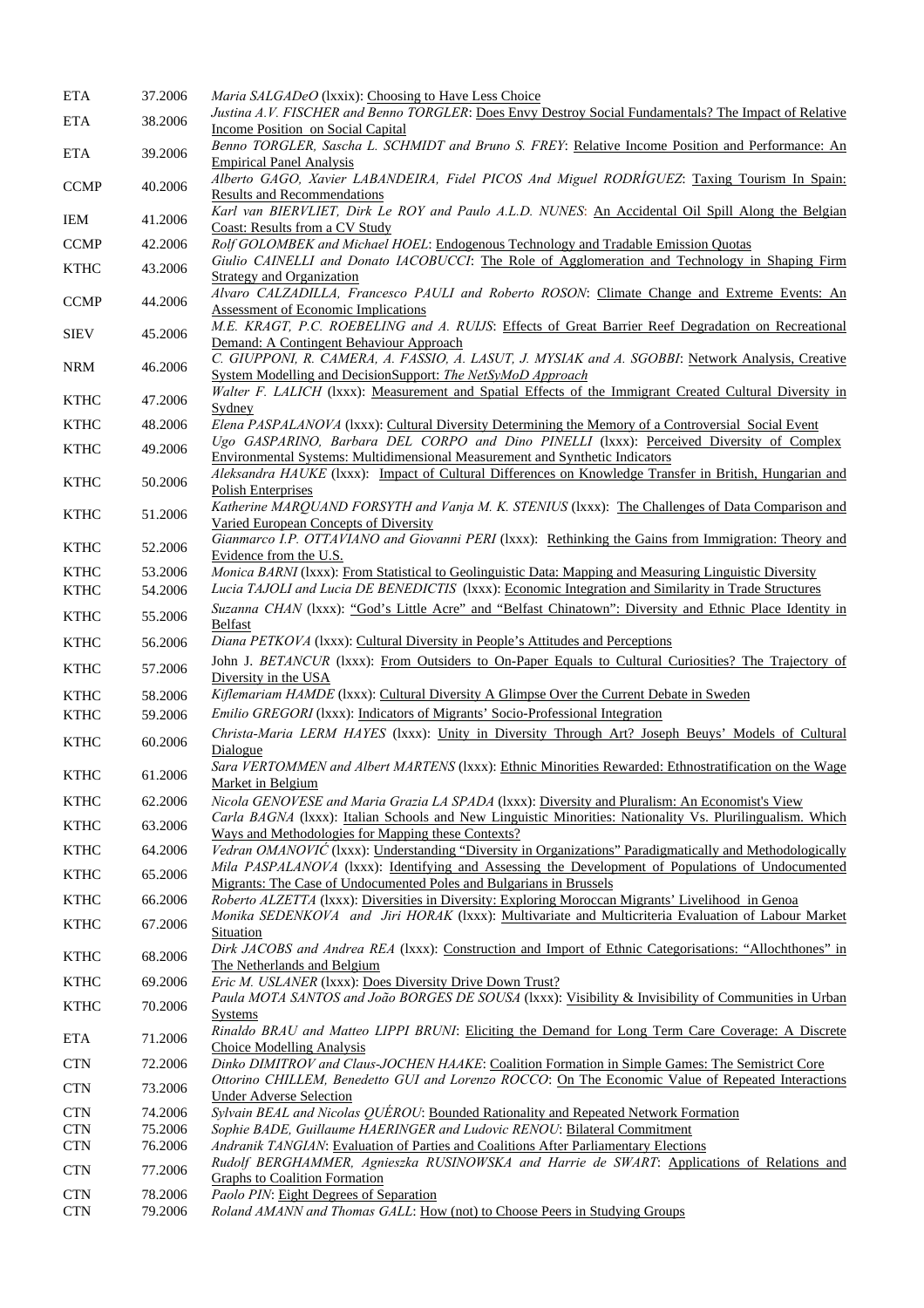| <b>CTN</b>  | 80.2006  | Maria MONTERO: Inequity Aversion May Increase Inequity                                                                                                                      |
|-------------|----------|-----------------------------------------------------------------------------------------------------------------------------------------------------------------------------|
| <b>CCMP</b> | 81.2006  | Vincent M. OTTO, Andreas LÖSCHEL and John REILLY: Directed Technical Change and Climate Policy                                                                              |
| <b>CSRM</b> | 82.2006  | Nicoletta FERRO: Riding the Waves of Reforms in Corporate Law, an Overview of Recent Improvements in                                                                        |
|             |          | <b>Italian Corporate Codes of Conduct</b><br>Siddhartha BANDYOPADHYAY and Mandar OAK: Coalition Governments in a Model of Parliamentary                                     |
| <b>CTN</b>  | 83.2006  | Democracy                                                                                                                                                                   |
|             |          | Raphaël SOUBEYRAN: Valence Advantages and Public Goods Consumption: Does a Disadvantaged Candidate                                                                          |
| PRCG        | 84.2006  | Choose an Extremist Position?                                                                                                                                               |
|             |          | Eduardo L. GIMÉNEZ and Miguel RODRÍGUEZ: Pigou's Dividend versus Ramsey's Dividend in the Double                                                                            |
| <b>CCMP</b> | 85.2006  | Dividend Literature                                                                                                                                                         |
| <b>CCMP</b> | 86.2006  | Andrea BIGANO, Jacqueline M. HAMILTON and Richard S.J. TOL: The Impact of Climate Change on                                                                                 |
|             |          | Domestic and International Tourism: A Simulation Study                                                                                                                      |
| <b>KTHC</b> | 87.2006  | Fabio SABATINI: Educational Qualification, Work Status and Entrepreneurship in Italy an Exploratory Analysis                                                                |
| <b>CCMP</b> | 88.2006  | Richard S.J. TOL: The Polluter Pays Principle and Cost-Benefit Analysis of Climate Change: An Application of                                                                |
|             |          | Fund<br>Philippe TULKENS and Henry TULKENS: The White House and The Kyoto Protocol: Double Standards on                                                                     |
| <b>CCMP</b> | 89.2006  | Uncertainties and Their Consequences                                                                                                                                        |
|             |          | Andrea M. LEITER and Gerald J. PRUCKNER: Proportionality of Willingness to Pay to Small Risk Changes -                                                                      |
| <b>SIEV</b> | 90.2006  | The Impact of Attitudinal Factors in Scope Tests                                                                                                                            |
| <b>PRCG</b> | 91.2006  | Raphäel SOUBEYRAN: When Inertia Generates Political Cycles                                                                                                                  |
| <b>CCMP</b> | 92.2006  | Alireza NAGHAVI: Can R&D-Inducing Green Tariffs Replace International Environmental Regulations?                                                                            |
|             |          | Xavier PAUTREL: Reconsidering The Impact of Environment on Long-Run Growth When Pollution Influences                                                                        |
| <b>CCMP</b> | 93.2006  | Health and Agents Have Finite-Lifetime                                                                                                                                      |
| <b>CCMP</b> | 94.2006  | Corrado Di MARIA and Edwin van der WERF: Carbon Leakage Revisited: Unilateral Climate Policy with                                                                           |
|             |          | Directed Technical Change                                                                                                                                                   |
| <b>CCMP</b> | 95.2006  | Paulo A.L.D. NUNES and Chiara M. TRAVISI: Comparing Tax and Tax Reallocations Payments in Financing                                                                         |
|             |          | Rail Noise Abatement Programs: Results from a CE valuation study in Italy                                                                                                   |
| <b>CCMP</b> | 96.2006  | Timo KUOSMANEN and Mika KORTELAINEN: Valuing Environmental Factors in Cost-Benefit Analysis Using<br>Data Envelopment Analysis                                              |
|             |          | Dermot LEAHY and Alireza NAGHAVI: Intellectual Property Rights and Entry into a Foreign Market: FDI vs.                                                                     |
| <b>KTHC</b> | 97.2006  | Joint Ventures                                                                                                                                                              |
|             |          | Inmaculada MARTÍNEZ-ZARZOSO, Aurelia BENGOCHEA-MORANCHO and Rafael MORALES LAGE: The                                                                                        |
| <b>CCMP</b> | 98.2006  | Impact of Population on CO2 Emissions: Evidence from European Countries                                                                                                     |
| <b>PRCG</b> | 99.2006  | Alberto CAVALIERE and Simona SCABROSETTI: Privatization and Efficiency: From Principals and Agents to                                                                       |
|             |          | Political Economy                                                                                                                                                           |
| <b>NRM</b>  | 100.2006 | Khaled ABU-ZEID and Sameh AFIFI: Multi-Sectoral Uses of Water & Approaches to DSS in Water                                                                                  |
|             |          | Management in the NOSTRUM Partner Countries of the Mediterranean                                                                                                            |
| <b>NRM</b>  | 101.2006 | Carlo GIUPPONI, Jaroslav MYSIAK and Jacopo CRIMI: Participatory Approach in Decision Making Processes                                                                       |
|             |          | for Water Resources Management in the Mediterranean Basin<br>Kerstin RONNEBERGER, Maria BERRITTELLA, Francesco BOSELLO and Richard S.J. TOL: Klum@Gtap:                     |
| <b>CCMP</b> | 102.2006 | Introducing Biophysical Aspects of Land-Use Decisions Into a General Equilibrium Model A Coupling                                                                           |
|             |          | Experiment                                                                                                                                                                  |
| <b>KTHC</b> |          | Avner BEN-NER, Brian P. McCALL, Massoud STEPHANE, and Hua WANG: Identity and Self-Other                                                                                     |
|             | 103.2006 | Differentiation in Work and Giving Behaviors: Experimental Evidence                                                                                                         |
| <b>SIEV</b> | 104.2006 | Aline CHIABAI and Paulo A.L.D. NUNES: Economic Valuation of Oceanographic Forecasting Services: A Cost-                                                                     |
|             |          | Benefit Exercise                                                                                                                                                            |
| <b>NRM</b>  | 105.2006 | Paola MINOIA and Anna BRUSAROSCO: Water Infrastructures Facing Sustainable Development Challenges:                                                                          |
|             |          | Integrated Evaluation of Impacts of Dams on Regional Development in Morocco<br>Carmine GUERRIERO: Endogenous Price Mechanisms, Capture and Accountability Rules: Theory and |
| PRCG        | 106.2006 | Evidence                                                                                                                                                                    |
|             |          | Richard S.J. TOL, Stephen W. PACALA and Robert SOCOLOW: Understanding Long-Term Energy Use and                                                                              |
| <b>CCMP</b> | 107.2006 | Carbon Dioxide Emissions in the Usa                                                                                                                                         |
|             |          | Carles MANERA and Jaume GARAU TABERNER: The Recent Evolution and Impact of Tourism in the                                                                                   |
| <b>NRM</b>  | 108.2006 | Mediterranean: The Case of Island Regions, 1990-2002                                                                                                                        |
| PRCG        | 109.2006 | Carmine GUERRIERO: Dependent Controllers and Regulation Policies: Theory and Evidence                                                                                       |
| <b>KTHC</b> | 110.2006 | John FOOT (Ixxx): Mapping Diversity in Milan. Historical Approaches to Urban Immigration                                                                                    |
| <b>KTHC</b> | 111.2006 | Donatella CALABI: Foreigners and the City: An Historiographical Exploration for the Early Modern Period                                                                     |
| IEM         | 112.2006 | Andrea BIGANO, Francesco BOSELLO and Giuseppe MARANO: Energy Demand and Temperature: A                                                                                      |
|             |          | <b>Dynamic Panel Analysis</b>                                                                                                                                               |
| <b>SIEV</b> | 113.2006 | Anna ALBERINI, Stefania TONIN, Margherita TURVANI and Aline CHIABAI: Paying for Permanence: Public                                                                          |
|             |          | Preferences for Contaminated Site Cleanup                                                                                                                                   |
| <b>CCMP</b> | 114.2006 | Vivekananda MUKHERJEE and Dirk T.G. RÜBBELKE: Global Climate Change, Technology Transfer and<br><b>Trade with Complete Specialization</b>                                   |
| NRM         | 115.2006 | Clive LIPCHIN: A Future for the Dead Sea Basin: Water Culture among Israelis, Palestinians and Jordanians                                                                   |
|             |          | Barbara BUCHNER, Carlo CARRARO and A. Denny ELLERMAN: The Allocation of European Union                                                                                      |
| <b>CCMP</b> | 116.2006 | Allowances: Lessons, Unifying Themes and General Principles                                                                                                                 |
| <b>CCMP</b> | 117.2006 | Richard S.J. TOL: Carbon Dioxide Emission Scenarios for the Usa                                                                                                             |